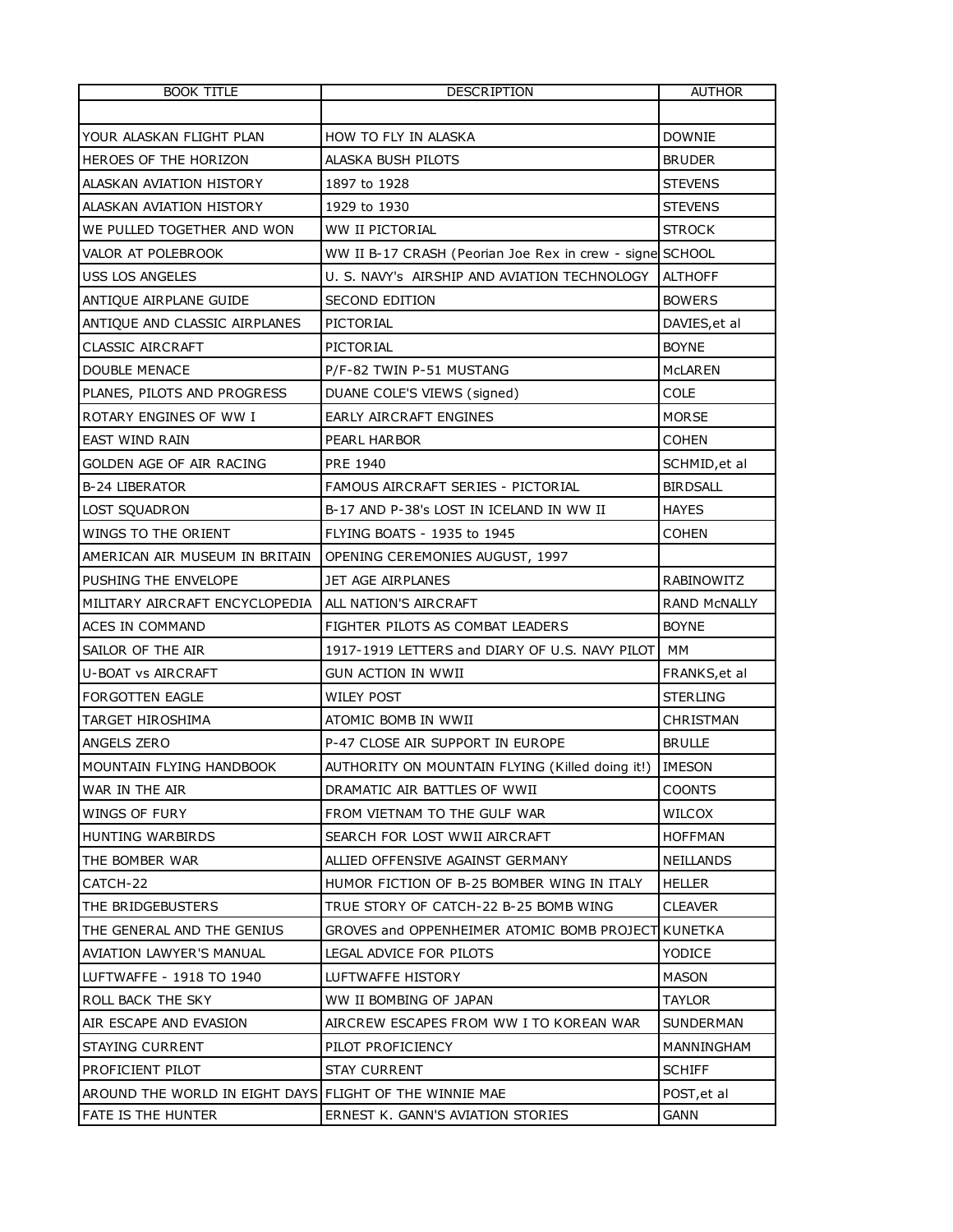| MASTERS OF THE AIR              | WW II U.S. AIR WAR AGAINST GERMANY                     | MILLER             |
|---------------------------------|--------------------------------------------------------|--------------------|
| BEYOND THE BLUE HORIZON         | EARLY AIR TRAVEL ON BRITISH IMPERIAL AIRWAYS           | <b>FRATER</b>      |
| SHIP OF GHOSTS                  | CRUISER U. S. S. HOUSTON IN WW II                      | <b>HORNFISCHER</b> |
| SEA OF THUNDER                  | 1941-1945 WAR IN THE PACIFIC                           | THOMAS             |
| LOOKING INTO HELL               | STORIES FROM BRITISH BOMBER CREWS WW II                | <b>ROLFE</b>       |
| THE FEW                         | U.S. PILOTS WHO FOUGHT WITH THE RAF IN WW II   KERSHAW |                    |
| HAT IN THE RING                 | BIRTH OF AMERICAN AIR POWER IN GREAT WAR               | <b>FRANDSEN</b>    |
| TRUE NORTH                      | FLYING PA-11 FLOAT PLANE IN CANADA                     | ERICKSON           |
| <b>FLIGHTS OF ANGELS</b>        | NAVAL PRIMARY TRAINING IN WW II - STEARMANS            | JAMES              |
| AMERICAN RAIDERS                | CAPTURE LUFTWAFFE'S SECRETS AFTER WW II                | SAMUEL             |
| CARRIER ON THE PRAIRIE          | OTTUMWA, IOWA NAVAL AIR STATION IN WW II               | <b>COFER</b>       |
| AT DAWN WE SLEPT                | JAP ATTACK ON PEARL HARBOR                             | <b>PRANGE</b>      |
| I COULD NEVER BE SO LUCKY AGAIN | JIMMY DOOLITTLE AUTOBIOGRAPHY                          | <b>DOOLITTLE</b>   |
| WITH NAVAL WINGS                | FLEET AIR ARM PILOT IN WW II (British)                 | WELLHAM            |
| TO HELL AND BACK                | TRUE EXPERIENCES OF BRIT BOMBER COMMAND                | <b>ROLFE</b>       |
| FLYING THE BAHAMAS              | WEEKEND PILOT'S GUIDE                                  |                    |
| AS THE PRO FLIES                | FLY EXPERTLY IN A PROFESSIONAL MANNER                  | <b>HOYT</b>        |
| HALSEY'S TYPHOON                | TYPHOON IN WW II - HAVOC IN U.S. FLEET                 | DRURY & GLAVIN     |
| AMELIA EARHART - CASE CLOSED?   | ANALYSIS OF LAST FLIGHT - July 2, 1937                 | ROESSLER, et al    |
| SOUND OF WINGS                  | AMELIA EARHART BIOGRAPHY                               | <b>LOVELL</b>      |
| WEST WITH THE NIGHT             | BERYL MARKHAM AUTOBIOGRAPHY                            | MARKHAM            |
| FOREVER FLYING                  | BOB HOOVER AUTOBIOGRAPHY                               | HOOVER, et al      |
| GUADALCANAL DIARY               | WW II PACIFIC ISLAND INVASION                          | TREGASKIS          |
| GUADALCANAL                     | WW II PACIFIC ISLAND INVASION                          | <b>FRANK</b>       |
| <b>BILLY MITCHELL</b>           | EARLY U.S. ARMY AIR POWER VISIONARY                    | HURLEY             |
| <b>GENERAL BILLY MITCHELL</b>   | EARLY U.S. ARMY AIR POWER VISIONARY                    | BURLINGAME         |
| GERMAN AF RISE & FALL           | BRITISH-WRITTEN HISTORY - 1933 to 1945                 | CROWN              |
| ONCE THEY WERE EAGLES           | BLACK SHEEP SQUADRON IN WW II - AND LATER              | <b>WALTON</b>      |
| PILOT ERROR                     | THE ANATOMY OF A PLANE CRASH                           | HISE               |
| SOPWITH CAMEL                   | WW I FIGHTER AIRCRAFT                                  | <b>BOWYER</b>      |
| MESSERSCHMITT ME 262            | GERMAN WW II JET FIGHTER                               | <b>BOYNE</b>       |
| LION IN THE SKY                 | U.S. 8th AIR FORCE FIGHTER OPNS - 1942 to 1945         | <b>SCUTTS</b>      |
| MUSTANG DESIGNER                | N. AMERICAN P-51 DESIGNER-EDGAR SCHMUED.               | WAGNER             |
| <b>FLYING THE FRONTIERS</b>     | ADVENTURES OF CANADIAN PILOTS                          | MATHESON           |
| LEGACY OF WINGS                 | <b>HAROLD PITCAIRN</b>                                 | K. SMITH           |
| LONELY VIGIL                    | COAST WATCHERS ON SOLOMON ISLANDS WW II                | LORD               |
| RAG WINGS AND HEAVY IRON        | ANTIQUES AND WAR BIRDS                                 | CAIDIN             |
| <b>INTRUDERS</b>                | U.S. NAVAL AVIATION NOVEL                              | COONTS             |
| FIGHTER TEST PILOT              | BRIT TEST PILOT FLEW HURRICANES TO TORNADOS BEAMONT    |                    |
| EAGLE DAY                       | BATTLE OF BRITAIN IN WW II                             | COLLIER            |
| DRAGON LADY                     | HISTORY OF U-2 HIGH ALTITUDE SPY PLANE                 | <b>POCOCK</b>      |
| ADOLF GALLAND - A PILOT'S LIFE  | GERMAN GENERAL OF FIGHTERS IN WW II                    | GALLAND            |
| SEAPLANES AND FLYING BOATS      | PICTORIAL HISTORY                                      | ALLWARD            |
| DOOLITTLE's TOKYO RAIDERS       | B-25 ATTACK ON TOKYO FROM U.S.S. HORNET                | GLINES             |
| <b>BATTLE REPORT</b>            | FROM PEARL HARBOR TO CORAL SEA IN WW II                | KARIG, et al       |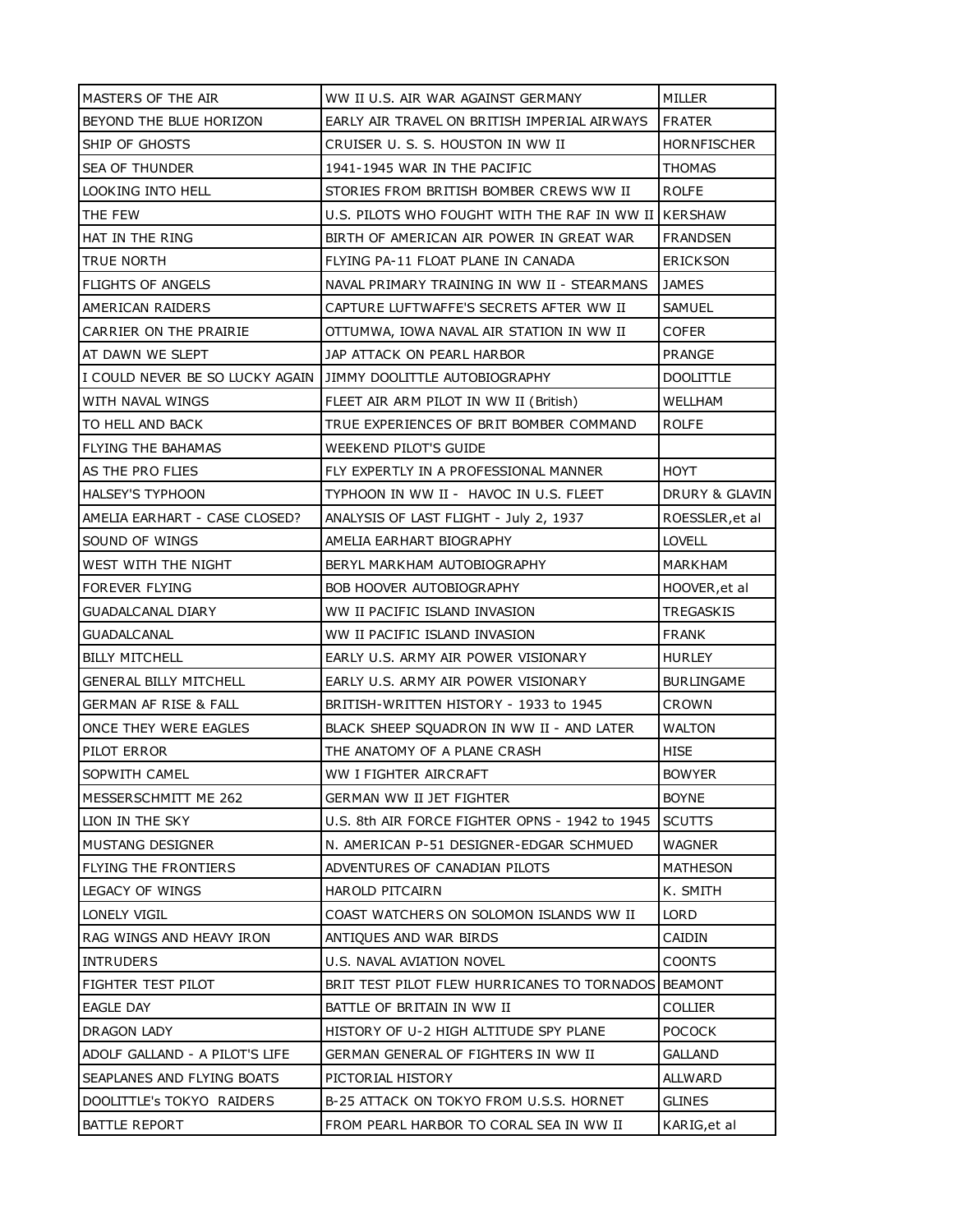| SOLE SURVIVOR                   | SOLE SURVIVOR OF TORPEDO SQDN 8 AT MIDWAY      | <b>GEORGE GAY</b>  |
|---------------------------------|------------------------------------------------|--------------------|
| TO COMMAND THE SKY              | AIR SUPERIORITY OVER GERMANY '42-'44           | McFARLAND, et al   |
| THE SHIP-BUSTERS                | BRITISH TORPEDO AIRCRAFT SINK SHIPS IN WWII    | <b>BARKER</b>      |
| THE LUCKY BASTARD CLUB          | B-17 PILOT IN TRAINING & COMBAT, 1943-45       | <b>FLETCHER</b>    |
| JIMMY STEWART BOMBER PILOT      | FAMOUS ACTOR FLIES IN WWII                     | SMITH              |
| WHERE HELL FREEZES OVER         | U.S. NAVAL AVIATION ANTARCTIC SURVIVAL 1946    | <b>KEARNS</b>      |
| SOLDIERS LOST AT SEA            | A CHRONICLE OF TROOPSHIP DISASTERS             | WISE & BARON       |
| AIRLIFE'S GENERAL AVIATION      | POST-WW II GENERAL AVIATION AIRCRAFT           | <b>SIMPSON</b>     |
| THE LONGEST NIGHT               | MAY 10, 1941 BOMBING OF LONDON                 | <b>MORTIMER</b>    |
| MAVERICKS OF THE SKY            | FIRST PILOTS OF THE U. S. AIR MAIL             | ROSENBERG, et al   |
| INSTRUMENT FLIGHT - PART 2      | RADIO NAVIGATION - U.S. NAVAL AIR IN 1943      | MCINTOSH           |
| <b>BUSH PILOTS</b>              | PILOTS IN NORTHERN MINNESOTA WILDERNESS        | CARY & HAUTALA     |
| HORNCHURCH SCRAMBLE             | RAF FIGHTER AIRFIELD IN WW I and II            | SMITH              |
| <b>BLACK SHEEP ONE</b>          | LIFE OF WW II FIGHTER PILOT PAPPY BOYINGTON    | <b>GAMBLE</b>      |
| TALES OF A WAR PILOT            | WW II FIGHTER PILOT R. C. KIRKLAND IN PACIFIC  | KIRKLAND           |
| IMMELMANN - EAGLE OF LILLE      | WW I GERMAN FIGHTER PILOT                      | IMMELMANN          |
| 617 SQUADRON - DAM BUSTERS      | BRITISH BOMBERS IN WW II                       | <b>BENNETT</b>     |
| <b>WASHOUT!</b>                 | U.S. AVIATION CADETS IN WW II                  | WATRY              |
| <b>BAT 21</b>                   | DOWNED PILOT ESCAPE IN VIETNAM                 | <b>ANDERSON</b>    |
| IN THE HANDS OF FATE            | PATROL WING TEN (PBYs) FROM 12/41 TO 5/42      | <b>MESSIMER</b>    |
| INTO THE GUNS OF PLOESTI        | ROMANIAN OIL - U.S. BOMBING IN WW II           | <b>NEWBY</b>       |
| TARGET PLOESTI - BOMBSIGHT VIEW | ROMANIAN OIL - U.S. BOMBING IN WW II           | <b>NEWBY</b>       |
| PLOESTI OIL STRIKE              | ROMANIAN OIL - U.S. BOMBING IN WW II           | <b>SWEETMAN</b>    |
| INTO THE WIND                   | BIOGRAPHY OF MAX CONRAD                        | <b>BUEGELEISEN</b> |
| DECISION OVER SCHWEINFURT       | U.S. 8th A. F. BOMBERS OVER GERMANY IN WW II   | <b>COFFEY</b>      |
| WAGER WITH THE WIND             | DON SHELDON - ALASKA BUSH PILOT                | GREINER            |
| EAGLE SQUADRONS                 | YANKS IN THE R.A.F. - 1940 to 1942             | <b>HAUGLAND</b>    |
| THE AIR SHOW AT BRESCIA, 1909   | EARLY AIR SHOW IN ITALY                        | <b>DEMETZ</b>      |
| <b>FIRST BLUE</b>               | BUTCH VORIS & CREATION OF THE BLUE ANGELS      | WILCOX             |
| THE NUREMBERG RAID              | 1944 BOMBER COMMAND RAID ON GERMAN CITY        | MIDDLEBROOK        |
| <b>ACES HIGH</b>                | WW I IN THE AIR - MEN, PLANES & BATTLES        | <b>CLARK</b>       |
| TUMULT IN THE CLOUDS            | AMERICAN IN THE R.A.F. IN WW II - 30 VICTORIES | <b>GOODSON</b>     |
| FLYING THE FRONTIERS - VOL II   | CANADIAN AVIATION                              | <b>MATHESON</b>    |
| MCCAMPBELL'S HEROES             | WW II NAVAL FIGHTERS IN PACIFIC                | HOYT               |
| THUNDERBOLT                     | P-47 PILOT IN 56th FIGHTER GRP, 8th A. F.      | <b>JOHNSON</b>     |
| <b>GOSHAWK SQUADRON</b>         | FICTITIOUS SQUADRON IN WW I                    | <b>ROBINSON</b>    |
| FLYING FOR HER COUNTRY          | AMERICAN and SOVIET WOMEN PILOTS IN WWII       | <b>STREBE</b>      |
| ASTRONAUT WIVES CLUB            | ASTRONAUT WIVES TELL HOW IT WAS                | <b>LILY KOPPEL</b> |
| NORTH STAR OVER MY SHOULDER     | <b>BOB BUCK'S FLYING LIFE</b>                  | <b>BUCK</b>        |
| BATTLE OF BRITAIN               | RAF vs LUFTWAFFE IN WWII                       | OVERY              |
| THIS IS NO DRILL                | ATTACK ON PEARL HARBOR                         | <b>BERRY</b>       |
| HAWK SAFARI                     | SEARCH FOR RARE CURTISS HAWK P6-A              | ROSANIK            |
| NAVAL AVIATION IN WWI           | ITS IMPACT ON WWI                              | LAYMAN             |
| <b>DUTY</b>                     | BOB GREENE'S FATHER and PAUL TIBBETS           | <b>GREENE</b>      |
| TO WIN THE WINTER SKY           | AIR WAR OVER ARDENNES 1944 - 1945              | PARKER             |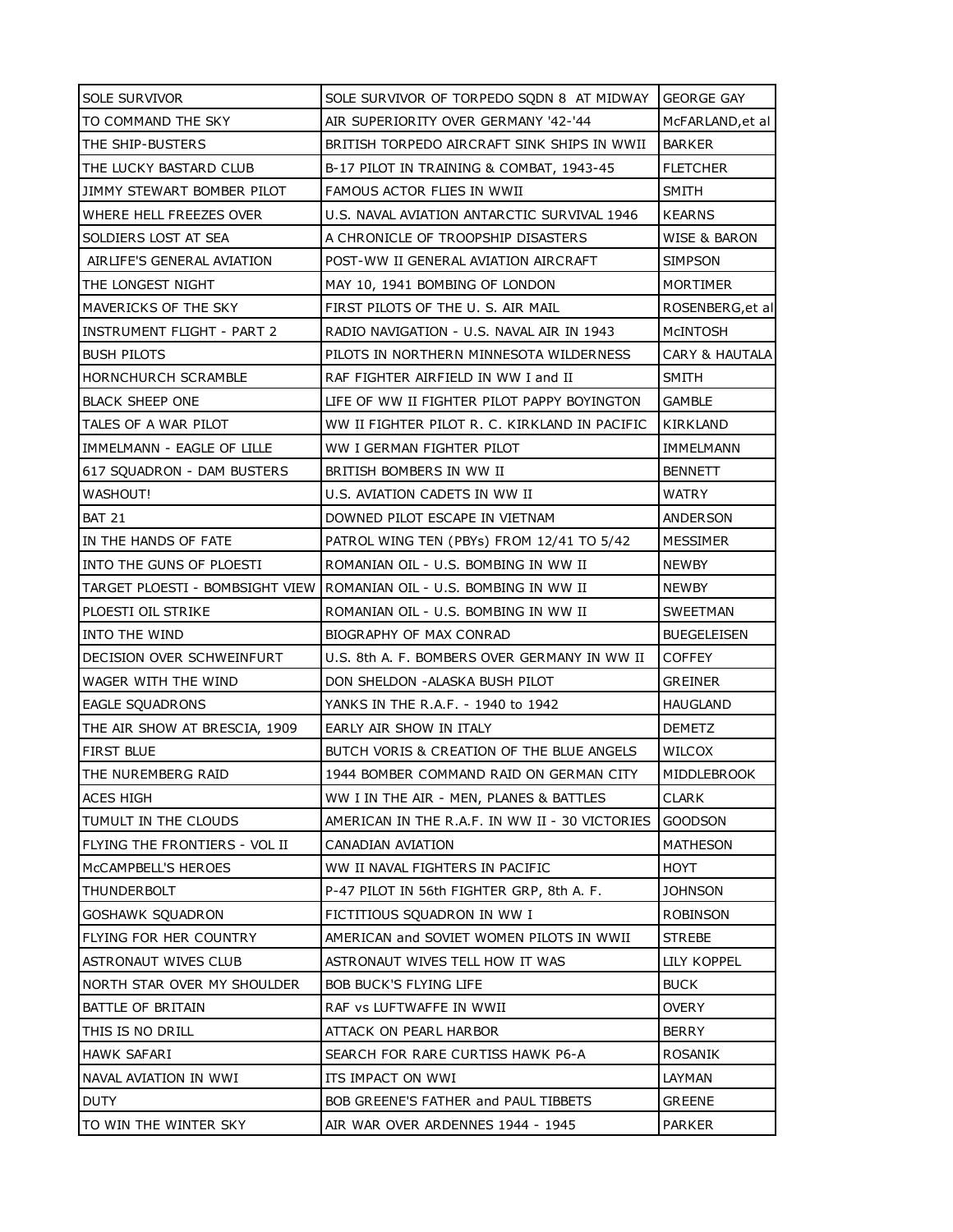| HOT SHOTS                     | PILOTS IN KOREAN WAR                        | CHANCEY, et Al     |
|-------------------------------|---------------------------------------------|--------------------|
| MacARTHUR'S AIRMEN            | WWII AIR WAR IN SOUTHWEST PACIFIC           | GRIFFITH, Jr.      |
| KOGA'S ZERO                   | JAPANESE FIGHTER FOUND IN ALASKA            | <b>REARDEN</b>     |
| <b>BOMBS AWAY</b>             | WWII U. S. AIR FORCE IN ACTION              | SILSBEE, edit      |
| THE JASTA PILOTS              | DETAILED LISTINGS 1916 - 1918               | FRANKS, et al      |
| <b>FAST MOVERS</b>            | JET PILOTS IN VIETNAM                       | <b>SHERWOOD</b>    |
| <b>ROLLING THUNDER</b>        | JET COMBAT FROM WWII TO GULF WAR            | <b>RENDALL</b>     |
| REPUBLIC P-47 THUNDERBOLT     | <b>OPERATIONAL RECORD</b>                   | <b>SCUTTS</b>      |
| MAN WHO FLEW MEMPHIS BELLE    | SECOND B-17 TO COMPLETE 25 MISSIONS         | MORGAN/POWERS      |
| PASSION FOR WINGS             | WESTERN IMAGINATION 1908 - 1918             | <b>WOHL</b>        |
| THE LUFTWAFFE                 | 1933 - 1945                                 | MURRAY             |
| ABOVE and BEYOND              | AVIATION MEDALS OF HONOR                    | TILLMAN            |
| FLY LOW FLY FAST              | RENO AIR RACES                              | <b>GANDT</b>       |
| <b>UNBROKEN</b>               | AIRMAN JAPANESE PRISONER IN WWII            | <b>HILLENBRAND</b> |
| <b>FIGHTER WING</b>           | TOUR OF AN AIR FORCE COMBAT WING            | <b>CLANCY</b>      |
| <b>SKYWARD</b>                | BYRD'S ATLANTIC and ARCTIC FLIGHTS          | <b>BYRD</b>        |
| <b>JUNGLE ACE</b>             | USAAF's TOP FIGHTER LEADER OF PACIFIC WAR   | <b>BRUNING</b>     |
| <b>IMPACT</b>                 | GERMANY'S V-WEAPONS IN WWII                 | KING & KUTTA       |
| <b>FLYING HIGH</b>            | BOEING and RISE OF JETLINER INDUSTRY        | <b>RODGERS</b>     |
| <b>CRIMSON SKY</b>            | AIR BATTLE FOR KOREA                        | <b>BRUNING</b>     |
| THE OTHER BATTLE              | LUFTWAFFE NIGHT ACES vs RAF IN WWII         | <b>HINCHLIFFE</b>  |
| AMERICAN MILITARY AIRCRAFT    | HISTORY OF INNOVATION                       | WINCHESTER, edit   |
| WHITE ROSE OF STALINGRAD      | RUSSIAN HIGH SCORING FEMALE ACE OF ALL TIME | <b>YENNE</b>       |
| THE RACE                      | HOW AMERICA BEAT RUSSIA TO THE MOON         | <b>SCHAEFTER</b>   |
| TEST PILOT TO HITLER'S BUNKER | NAZI FEMALE PILOT                           | PISZKIEWICZ        |
| <b>FLIGHT DISCIPLINE</b>      | DISCIPLINES REQUIRED IN PILOTING            | KERN               |
| CONCORDE and the AMERICANS    | POLITICS OF SUPERSONIC TRANSPORT            | <b>OWEN</b>        |
| INSTRUMENT FLYING HANDBOOK    | STEP-BY-STEP PROCEDURES and ILLUSTRATIONS   | TURNER             |
| UNLOCKING THE SKY             | GLENN CURTISS and RACE TO INVENT AIRPLANE   | SHULMAN            |
| DAY OF INFAMY                 | BOMBING OF PEARL HARBOR                     | <b>LORD</b>        |
| DAY OF THE TYPHOON            | RAF TYPHOON TANKBUSTERS IN NORMANDY         | GOLLEY             |
| AMERICA'S PRECISION BOMBING   | PURSUIT FROM 1910 TO 1945                   | MCFARLAND          |
| <b>GUNNER</b>                 | WWIIAIRCRAFT TURRETS and GUN POSITIONS      | <b>NIJBOER</b>     |
| MEDAL OF HONOR                | WWI AVIATORS                                | <b>DURKOTA</b>     |
| THE BOEING 247                | FIRST MODERN AIRLINER                       | <b>LINDEN</b>      |
| FLIGHT OF THE GIN FIZZ        | MIDLIFE AT 4,500 FEET                       | <b>KISOR</b>       |
| THE BATTLE FOR TINIAN         | B-29 AIRBASE STEPPING STONE IN WWII         | <b>PREFER</b>      |
| TOP SECRET BIRD               | GERMAN Me-163 COMET ROCKET AIRCRAFT         | <b>SPATE</b>       |
| WHY AIR FORCES FAIL           | THE ANATOMY OF DEFEAT                       | HIGAM/HARRIS       |
| EAGLES OF THE BLACK CROSS     | GERMAN PILOTS IN WWI                        | <b>MUSCIANO</b>    |
| KELLY                         | SKUNK WORKS ENGINEER - U-2, SR-71           | JOHNSON/SMITH      |
| A FEW GREAT CAPTAINS          | MEN WHO SHAPED U. S. AIR POWER              | <b>COPP</b>        |
| THE SIXTH FLOOR               | RAF RAID ON GESTAPO HEADQUARTERS IN 1945    | REILLY             |
| NANETTE                       | PILOT'S LOVE AFFAIR WITH P-39 IN WWII       | <b>PARK</b>        |
| TO FILL THE SKIES WITH PILOTS | CIVILIAN PILOT TRAINING PROGRAM 1939-1946   | PISANO             |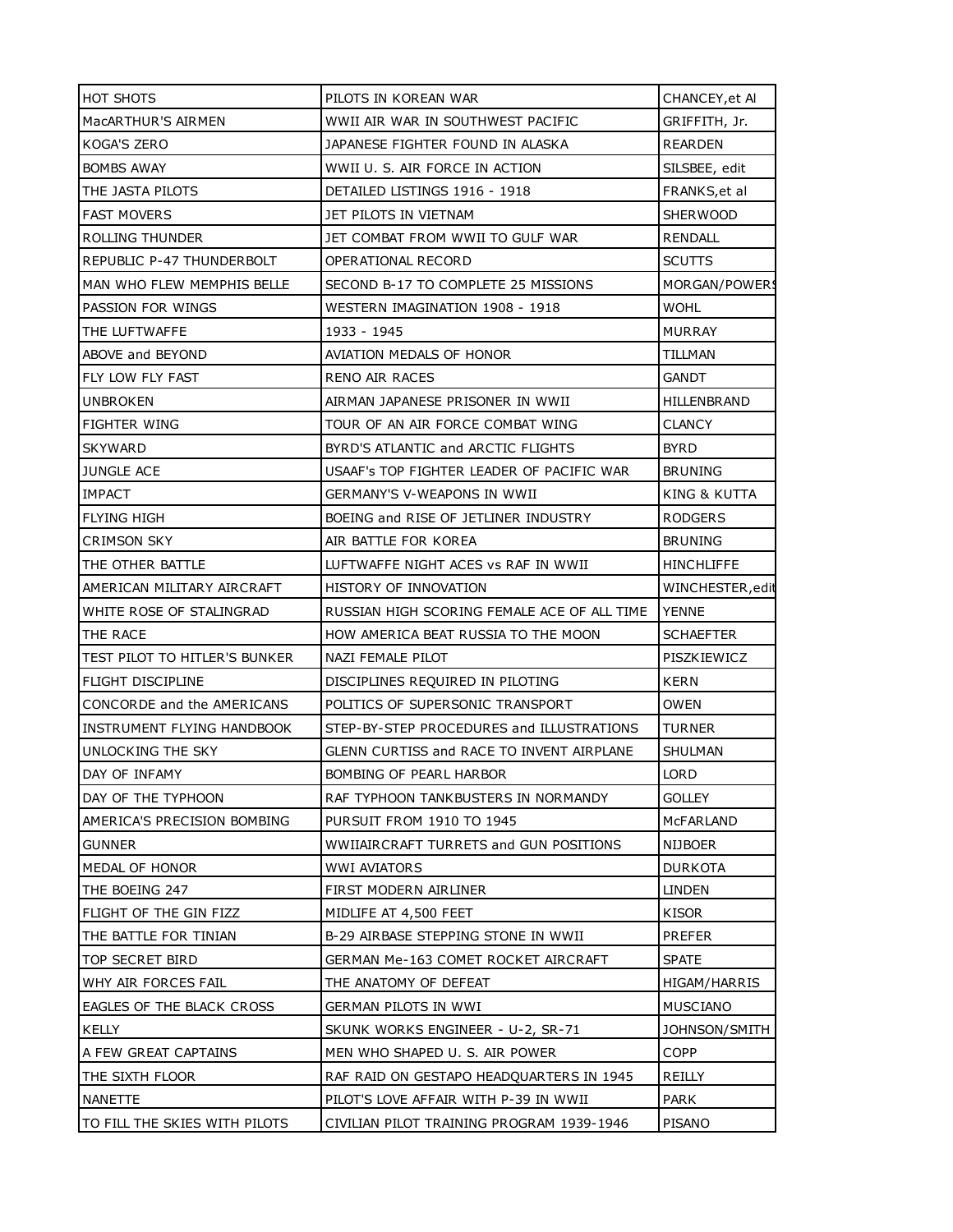| FROM A DARK SKY                                     | U.S.A.F. SPECIAL OPERATIONS                  | KELLY             |
|-----------------------------------------------------|----------------------------------------------|-------------------|
| EAGLES OF MITSUBISHI                                | STORY OF THE ZERO FIGHTER                    | HORIKOSHI         |
| MOSQUITOPANIK!                                      | BRIT MOSQUITO AIRCRAFT OPERATIONS IN WWII    | <b>BOWMAN</b>     |
| WHO'S WHO IN AVIATION HISTORY                       | MEN and WOMEN WHO MADE HISTORY               | LONGYARD          |
| ACES HIGH                                           | BRITISH and COMONWEALTH PILOTS IN WWII       | <b>SHORES</b>     |
| LOG OF THE LIBERATORS                               | ILLUSTRATED HISTORY OF B-24s IN WWII         | <b>BIRDSALL</b>   |
| <b>TEST PILOT</b>                                   | BRIT FIGHTER/TEST PILOT FOR HAWKER AVIATION  | <b>DUKE</b>       |
| THEY SAILED THE SKIES                               | U.S. NAVY AIRSHIP PROGRAM                    | VAETH             |
| <b>BATTLEBAGS</b>                                   | BRITISH AIRSHIPS OF WWI                      | MOWTHORPE         |
| BATTLES WITH THE LUFTWAFFE                          | BOMBER CAMPAIGN AGAINST GERMANY IN WWII      | BOITEN/BOWMAN     |
| THE MIGHTY EIGHTH WAR MANUAL                        | OPERATION OF THE U.S. 8th AIR FORCE IN WWII  | FREEMAN           |
| BELLANCA C. F.                                      | EMERGENCE OF CABIN MONOPLANE IN U.S.         | <b>SPENSER</b>    |
| THE ALASKA FLYING EXPEDITION                        | U.S. ARMY's 1920 NEW YORK TO NOME FLIGHT     | <b>COHEN</b>      |
| THE SWORDFISH STORY                                 | BRITISH NAVY SWORDFISH AIRCRAFT IN WWII      | <b>STURTIVANT</b> |
| <b>FAIREY SWORDFISH IN ACTION</b>                   | ILLUSTRATIONS and DETAIL                     | <b>HARRISON</b>   |
| <b>GHOSTS</b>                                       | VINTAGE AIRCRAFT OF WWII                     | MAKANNA           |
| MAN FLIES                                           | MASTER OF THE BALLOON                        | WINTERS           |
| STALIN'S AVIATION GULAG                             | MEMOIR OF ANDREI TUPOLEV and THE PURGE ERA   | KERBER            |
| <b>HEAVEN NEXT STOP</b>                             | LUFTWAFFE FIGHTER PILOT IN WWII              | <b>BLOEMERTZ</b>  |
| STALKING THE U-BOAT                                 | U.S. AIR FORCE ANTISUBMARINE OPS IN WWII     | <b>SCHOENFELD</b> |
| ECHOES OF EAGLES                                    | SON'S SEARCH FOR WWI FATHER - FIGHTER PILOT  | <b>WOOLLEY</b>    |
| A QUESTION OF LOYALTY                               | GEN. BILLY MITCHELL COURT-MARTIAL            | WALLER            |
| STRAIGHT ON TILL MORNING                            | BIOGRAPHY OF PILOT BERYL MARKHAM             | <b>LOVEL</b>      |
| POLAR AVIATION                                      | <b>EARLY HISTORY</b>                         | <b>GLINES</b>     |
| FLYING UPSIDE DOWN                                  | TRUE TALES OF AN ANTARCTIC PILOT             | HINEBAUGH         |
| ACES WILD                                           | RACE FOR MACH 1                              | <b>BLACKBURN</b>  |
| BEYOND COURAGE                                      | AIR SEA RESCUE MEDITERRANEAN 1942-1945       | <b>FRANKS</b>     |
| <b>HUNTER-KILLER</b>                                | ESCORT CARRIERS IN BATTLE OF ATLANTIC WWII   | Y'BLOOD           |
| <b>FLYING THE HUMP</b>                              | C-47 CARGO FLIGHTS OVER HIMALAYAS TO CHINA   | <b>SPENCER</b>    |
| <b>WINGLESS EAGLES</b>                              | U.S. ARMY AVIATION THROUGH WWI               | <b>JOHNSON</b>    |
| EJECT!                                              | HISTORY OF U.S. AIRCRAFT ESCAPE SYSTEMS      | <b>TUTTLE</b>     |
| ACE OF ACES                                         | LIFE OF CAPT. EDDIE RICKENBACKER             | <b>JEFFERS</b>    |
| WINGS OF HISTORY                                    | AIR MUSEUMS OF EUROPE                        | <b>DIVONE</b>     |
| PIONEERS OF AVIATION                                | PHOTO-BIOGRAPHIES                            | NORTHROP PRESS    |
| <b>FLYING IFR</b>                                   | <b>GUIDE TO FLYING INSTRUMENTS</b>           | <b>COLLINS</b>    |
| BATTLE OF THE AIRFIELDS                             | LUFTWAFFE ATTACK ALLIED AIRFIELDS - Jan,1945 | <b>FRANKS</b>     |
| <b>CANVAS FALCONS</b>                               | MEN AND AIRPLANES OF WW II                   | LONGSTREET        |
| PHANTOM OVER VIETNAM                                | U.S.M.C. FIGHTER PILOT                       | TROTTI            |
| IN THE COMPANY OF EAGLES                            | AVIATION NOVEL - WW I                        | GANN              |
| ATLANTIC HIGHWAY                                    | 100 YEAR PASSENGER RACE BY SEA AND AIR       | ARMSTRONG         |
| COURAGE OF THE EARLY MORNING                        | WW I CANADIAN FIGHTER ACE BILLY BISHOP       | BISHOP (son)      |
| MONSTERS OF PURPLE TWILIGHT                         | GERMAN ZEPPELINS IN WW I                     | <b>DUDLEY</b>     |
| I FLEW WITH LAFAYETTE ESCADRILLE U.S. PILOT IN WW I |                                              | <b>PARSONS</b>    |
| DAVE DAWSON FLIGHT LIEUTENANT                       | NOVEL - WHH IN 7th GRADE                     | <b>BOWEN</b>      |
| DAVE DAWSON AT DUNKIRK                              | NOVEL - WWII 7th GRADE LEVEL                 | <b>BOWEN</b>      |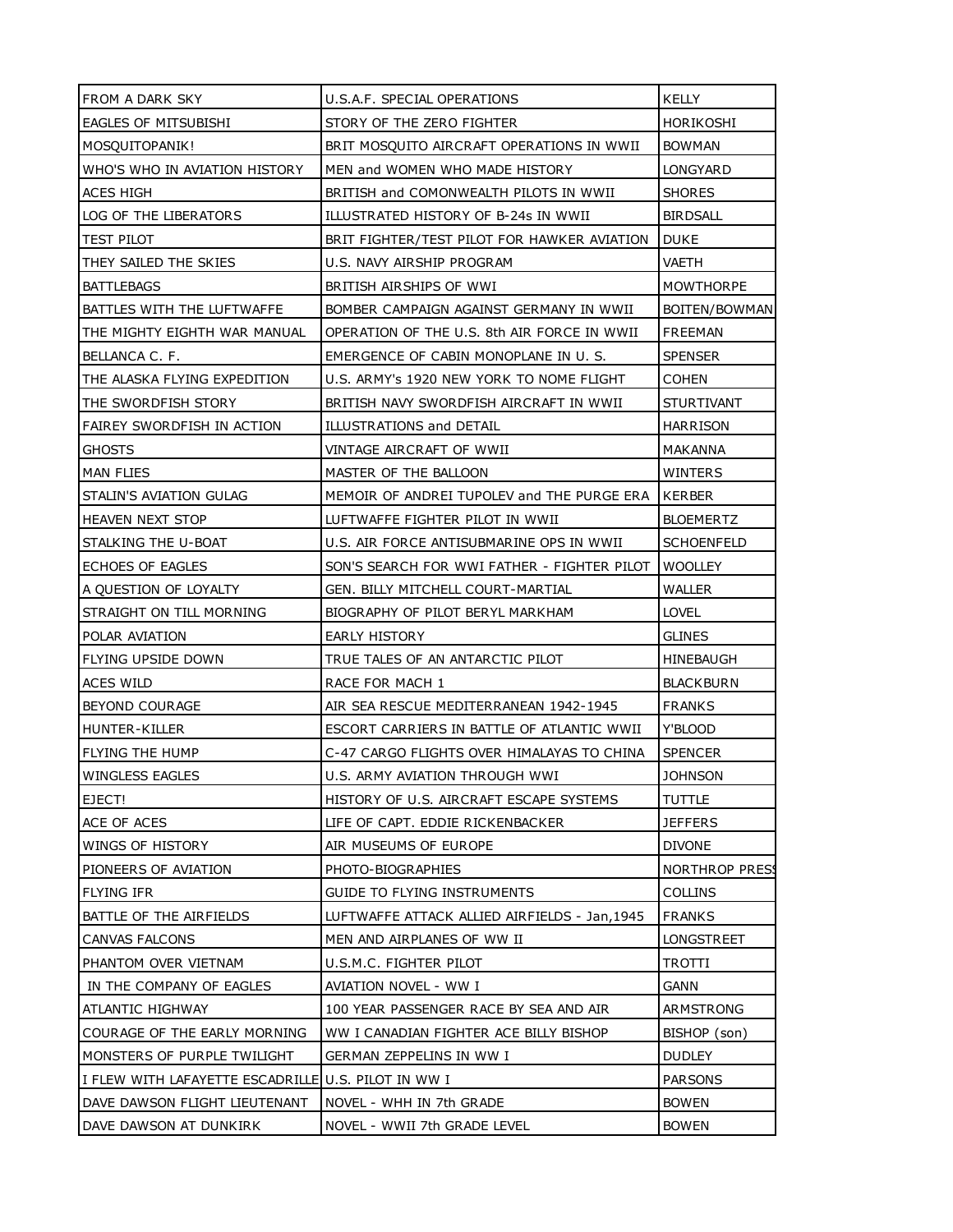| DAVE DAWSON IN LIBYA           | NOVEL - WWII 7th GRADE LEVEL                                                 | <b>BOWEN</b>    |
|--------------------------------|------------------------------------------------------------------------------|-----------------|
| DAVE DAWSON WITH THE R.A.F.    | NOVEL - WWII 7th GRADE LEVEL                                                 | <b>BOWEN</b>    |
| DAVE DAWSON AT SINGAPORE       | NOVEL - WWII 7th GRADE LEVEL                                                 | <b>BOWEN</b>    |
| DAVE DAWSON WITH PACIFIC FLEET | NOVEL - WWII 7th GRADE LEVEL                                                 | <b>BOWEN</b>    |
| DAVE DAWSON ON RUSSIAN FRONT   | NOVEL - WWII 7th GRADE LEVEL                                                 | <b>BOWEN</b>    |
| THE STORKS                     | FRANCE'S FIGHTER GROUPE IN WW I                                              | FRANKS, et al   |
| OVER THE FRONT                 | ACES and UNITS OF U.S. and FRANCE IN WW I                                    | FRANKS, et al   |
| MEN OF THE LUFTWAFFE           | LEADERS OF GERMAN A.F. IN WORLD WAR II                                       | MITCHAM         |
| <b>BIPLANE ADVENTURE</b>       | EXTRAORDINARY FLIGHTS                                                        | <b>DAVIDSON</b> |
| AIRWORTHY!                     | FLYING VINTAGE AIRCRAFT                                                      | MULELLY, et al  |
| <b>FAMOUS BOMBERS</b>          | ALL NATIONS - WW II                                                          | <b>GREEN</b>    |
| <b>GEE BEE RACERS</b>          | U.S. AIR RACING IN THE 1930s                                                 | MENDENHALL      |
| FIGHTERS OF THE FIFTIES        | WESTERN NATION AIRCRAFT                                                      | <b>GUNSTON</b>  |
| FIGHTER PILOTS OF THE R.A.F.   | 17 BIOGRAPHIES - 1939 to 1945                                                | <b>BOWYER</b>   |
| <b>GRAY EAGLES (Fiction)</b>   | PILOT "REMATCH" 31 YEARS AFTER WW II                                         | UNKEFER         |
| U. S. AIR FORCE IN KOREA       | OFFICIAL AIR FORCE HISTORY                                                   | <b>FUTRELL</b>  |
| <b>ROCKET</b>                  | HISTORY OF ROCKETS - PEENEMUNDE TO 1957                                      | DE LA FERTE     |
| PIONEERS OF ROCKETRY           | PROFILES OF FIRST FIVE ROCKET SCIENTISTS                                     | <b>STOIKO</b>   |
| LOS ANGELES AERONAUTICS        | AVIATION HISTORY - 1920 to 1929                                              | <b>HATFIELD</b> |
| HITLER'S PERSONAL PILOT        | LIFE AND TIMES OF HANS BAUR                                                  | SWEETING        |
| TO DESTROY A CITY              | STRATEGIC BOMBING & HUMAN CONSEQUENCES                                       | KNELL           |
| HOWARD HUGHES (Spruce Goose)   | H-4 HERCULES - LARGEST AIRPLANE IN WW II                                     | <b>HATFIELD</b> |
| WINGED VICTORY                 | BRITISH PILOTS IN WW I                                                       | <b>YEATES</b>   |
| DAS BOOT                       | NOVEL ABOUT LIFE AND DEATH ON WW II U-BOAT                                   | <b>BUCHEIM</b>  |
| ACES OVER THE OCEANS           | <b>GREAT PILOTS OF WW II</b>                                                 | SIMS            |
|                                | BLERIOT TO SPITFIRE - 1909 to 1939 FLYING QUALITIES OF SHUTTLEWORTH AIRCRAFT | <b>OGILVY</b>   |
| AIR CRASH INVESTIGATION        | <b>GENERAL AVIATION AIRCRAFT</b>                                             | <b>ELLIS</b>    |
| PUSHING THE ENVELOPE           | AMERICAN AIRCRAFT INDUSTRY                                                   | PATTILLO        |
| FLYING CADETS OF WORLD WAR II  | PILOT LEADERS OF U.S. WW II AIR DOMINANCE                                    | <b>MAUPIN</b>   |
| THE LAST KAMIKAZE              | STORY OF ADMIRAL MATOME UGAKI                                                | <b>HOYT</b>     |
| THE LEXINGTON GOES DOWN        | FIGHTING CARRIER's LAST HOURS IN CORAL SEA                                   | <b>HOEHLING</b> |
| <b>BOMBERS</b>                 | R.A.F. AGAINST GERMANY - 1939 to 1945                                        | <b>LONGMATE</b> |
| SKUNK WORKS                    | LOCKHEED SECRET AIRCRAFT DEVELOPMENT                                         | RICH, et al     |
| AIRMAN'S ODYSSEY               | THREE NOVELS IN ONE BOOK                                                     | SAINT-EXUPERY   |
|                                | 1. NIGHT FLIGHT                                                              |                 |
|                                | 2. WIND, SAND AND STARS                                                      |                 |
|                                | 3. FLIGHT TO ARRAS                                                           |                 |
| SOPWITH AVIATION COMPANY       | HISTORY OF EARLY BRITISH AIRPLANE COMPANY                                    | HALL            |
| THE JUNKERS JU 52              | LUFTWAFFE'S CARGO WORKHORSE IN WW II                                         | <b>JESSEN</b>   |
| KING OF AIR FIGHTERS           | BIOGRAPHY OF MICK MANNOCK IN WW I                                            | <b>JONES</b>    |
| <b>FLYING FURY</b>             | FIVE YEARS IN THE ROYAL FLYING CORPS IN WW I                                 | McCUDDEN        |
| MESSERSCHMITT ACES             | GERMAN PILOTS IN WW II                                                       | <b>MUSCIANO</b> |
| SPITFIRE                       | HISTORY OF A GREAT BRITISH AIRCRAFT IN WW II                                 | <b>BOWYER</b>   |
| SPITFIRE - 50 YEARS ON         | GREAT BRITISH FIGHTER AIRCRAFT                                               | <b>BOWYER</b>   |
| SPITFIRE                       | HISTORY OF A GREAT BRITISH AIRCRAFT IN WW II VADER                           |                 |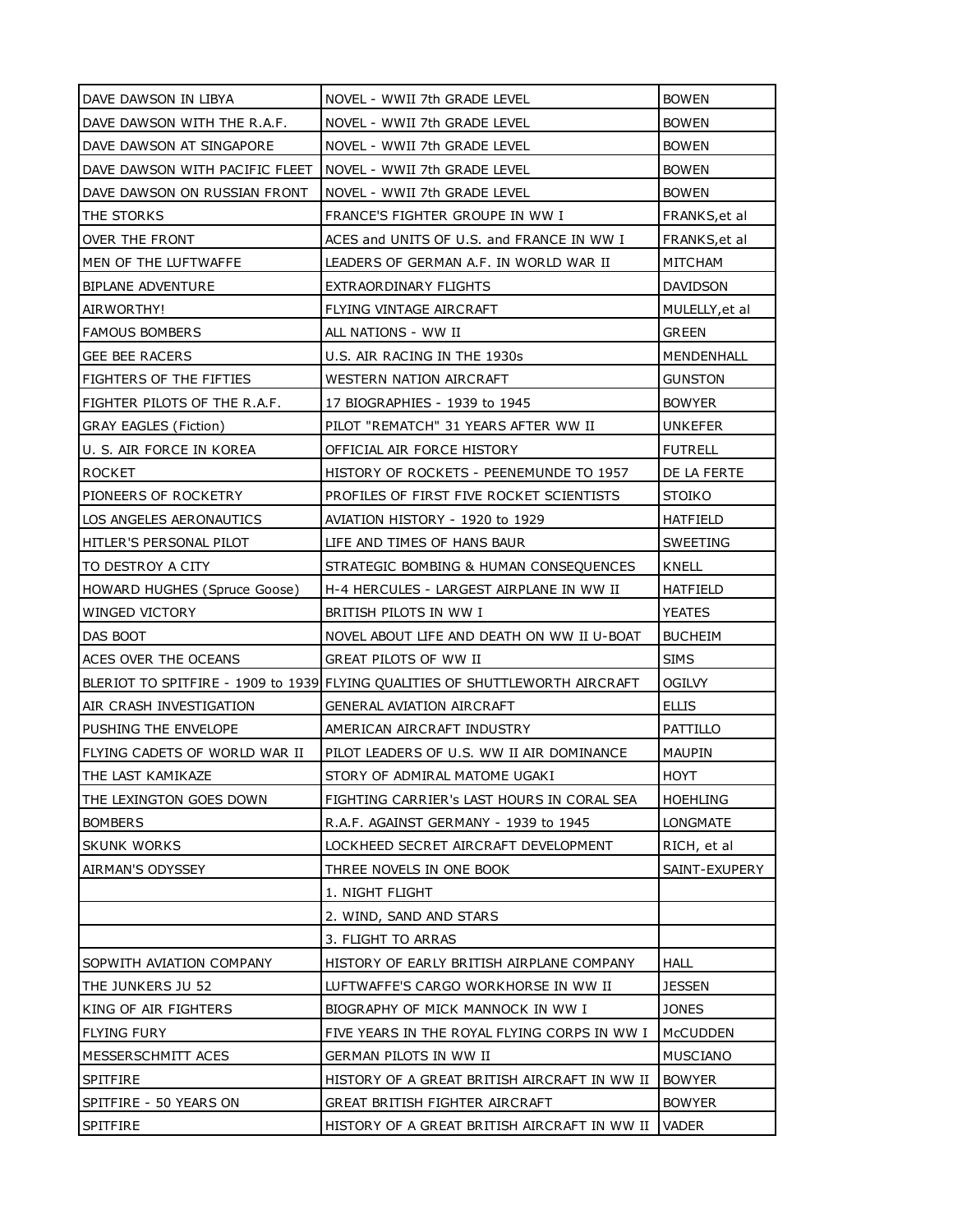| SPITFIRE                                           | BRITISH TEST PILOT                                                    | QUILL               |
|----------------------------------------------------|-----------------------------------------------------------------------|---------------------|
| STRANGER TO THE GROUND                             | F-84 NIGHT FLIGHT IN EUROPE - NOVEL                                   | <b>BACH</b>         |
| <b>DEADLY SKY</b>                                  | U.S. COMBAT AIRMEN IN WW II                                           | <b>MCMANUS</b>      |
| GREATEST FLYING STORIES EVER                       | NINETEEN AMAZING TALES FROM THE SKY                                   | UNDERWOOD, edit     |
| AMY JOHNSON - QUEEN OF THE AIR                     | BRITISH AVIATRIX OF 1930s                                             | <b>GILLIES</b>      |
| THE SPIRIT OF NAVAL AVIATION                       | HISTORY OF NAVAL AVIATION IN PHOTOGRAPHS                              | ROGERS, edit        |
| GORING                                             | REICH MARSHAL GORING - LUFTWAFFE LEADER                               | <b>IRVING</b>       |
| MAGNIFICENT FLYING MACHINES                        | EXTRAORDINARY BRITISH PILOT - 1920s to 80s                            | <b>ROBERTSON</b>    |
| FIGHTER                                            | HISTORY OF FIGHTER AIRCRAFT - WW I to 1970s                           | COOPER, et al       |
| INSTRUMENT FLIGHT MANUAL                           | <b>INSTRUMENT RATING</b>                                              | <b>KERSHNER</b>     |
| <b>FIGHTING MUSTANG</b>                            | PICTORIAL HISTORY OF P-51                                             | <b>HESS</b>         |
| <b>FOKKER FIGHTERS</b>                             | GERMAN FIGHTER AIRCRAFT IN WW I                                       | <b>IMRIE</b>        |
| WAR IN THE AIR                                     | ANTHOLOGY OF R.A.F. IN WW II                                          | LYALL, edit         |
| RICKENBACKER                                       | AUTOBIOGRAPHY (signed)                                                | <b>RICKENBACKER</b> |
| VICTORY THROUGH AIR POWER                          | SEVERSKY's VIEWS ON WINNING WW II                                     | de SEVERSKY         |
| INSTRUM & COMMERCIAL PILOT MANI INSTRUCTION MANUAL |                                                                       | <b>SANDERSON</b>    |
| <b>WEATHER FLYING</b>                              | FLYING IN ALL KINDS OF WEATHER                                        | <b>BUCK</b>         |
| <b>INSTRUMENT FLYING</b>                           | PRACTICAL IFR FLYING                                                  | <b>TAYLOR</b>       |
| AEROPLANE                                          | AIRCRAFT DEVELOPMENT - 1910 to 1941                                   | <b>HATFIELD</b>     |
| AEROPLANE                                          | AIRCRAFT DEVELOPMENT - 1911 to 1939                                   | <b>HATFIELD</b>     |
| AEROPLANE                                          | AIRCRAFT DEVELOPMENT - 1911 to 1941                                   | <b>HATFIELD</b>     |
| FLYING AS IT WAS                                   | STORIES FROM AVIATION's PAST                                          | CASEY               |
| FLY NAVY                                           | HISTORY OF U.S. NAVAL AVIATION                                        | <b>JOHNSON</b>      |
| FIGHTING THE BOMBERS                               | 1945-1946 DEBRIEFINGS OF GERMAN OFFICERS                              | ISBY, edit          |
| STRIKE HARD, STRIKE SURE                           | BRITISH BOMBER COMMAND IN WW II                                       | <b>BARKER</b>       |
| WINGED WARFARE                                     | CANADIAN ACE IN WW I - BILLY BISHOP                                   | <b>BISHOP</b>       |
| <b>SKYRAIDER</b>                                   | HISTORY OF LIGHT BOMBER IN VIETNAM                                    | <b>DORR</b>         |
| THE EIGHTH PASSENGER                               | MEMOIR OF A BOMBER CREW MEMBER IN WW II                               | TRIPP               |
| <b>FOKKER</b>                                      | BIO OF A. FOKKER-AIRCRAFT DESIGNER IN WWI                             | <b>DIERIKX</b>      |
| DARK SKY, DEEP WATER                               | REFLECTIONS ON ANTI U-BOAT WAR IN WW II                               | <b>FRANKS</b>       |
| EVERY INCH A SOLDIER                               | WARNER ROBINS & BUILDING OF U.S. AIR POWER                            | <b>HEAD</b>         |
| PRESS ON !                                         | AUTOBIOGRAPHICAL                                                      | YEAGER, et al       |
| FOCKE WULF 190                                     | BUTCHER BIRD GERMAN AIRCRAFT IN WW II                                 | <b>JESSEN</b>       |
| AIRWAR OVER THE ATLANTIC                           | GERMAN AIRCRAFT IN WW II                                              | GRIEHL              |
|                                                    | THE WESTERN FRONT FROM THE AIR AERIAL PHOTOS OF WESTERN FRONT IN WW I | CARMICHAEL          |
| U.S. NAVAL AIR STATIONS OF WW II                   | <b>VOLUME 2 - WESTERN STATES</b>                                      | <b>SHETTLE</b>      |
| STAR DUST FALLING                                  | LOSS OF A LANCASTRIAN IN THE ANDES - 1947                             | <b>RAYNER</b>       |
| WINGLESS EAGLES                                    | U.S. ARMY AVIATION THROUGH WW I                                       | <b>JOHNSON</b>      |
| A CENTURY OF FLIGHT                                | CULTURAL & POLITICAL ASPECTS OF FLIGHT                                | LAUNIUS, et al      |
| IN THE SHADOWS OF WAR                              | U.S. PILOT's ODYSSEY THRU FRANCE & GERMANY                            | CHILDERS            |
| <b>FLYBOYS</b>                                     | U.S. PILOTS AT CHICHI JIMA KILLED BY JAPS                             | <b>BRADLEY</b>      |
| ABOVE THE TRENCHES                                 | ACES & UNITS OF BRIT A. F. - 1915 to 1920                             | SHORES, et al       |
| SHADOW FLIGHTS                                     | AMERICA's SECRET AIR WAR AGAINST THE USSR                             | <b>PEEBLES</b>      |
| THE LAST GREAT ACE                                 | LIFE OF MAJOR THOMAS B. McGUIRE, Jr.                                  | <b>MARTIN</b>       |
| JAPANESE NAVAL AVIATOR '37 -'45                    | IMPERIAL JAPANESE NAVAL AIRMEN IN WW II                               | <b>TAGAYA</b>       |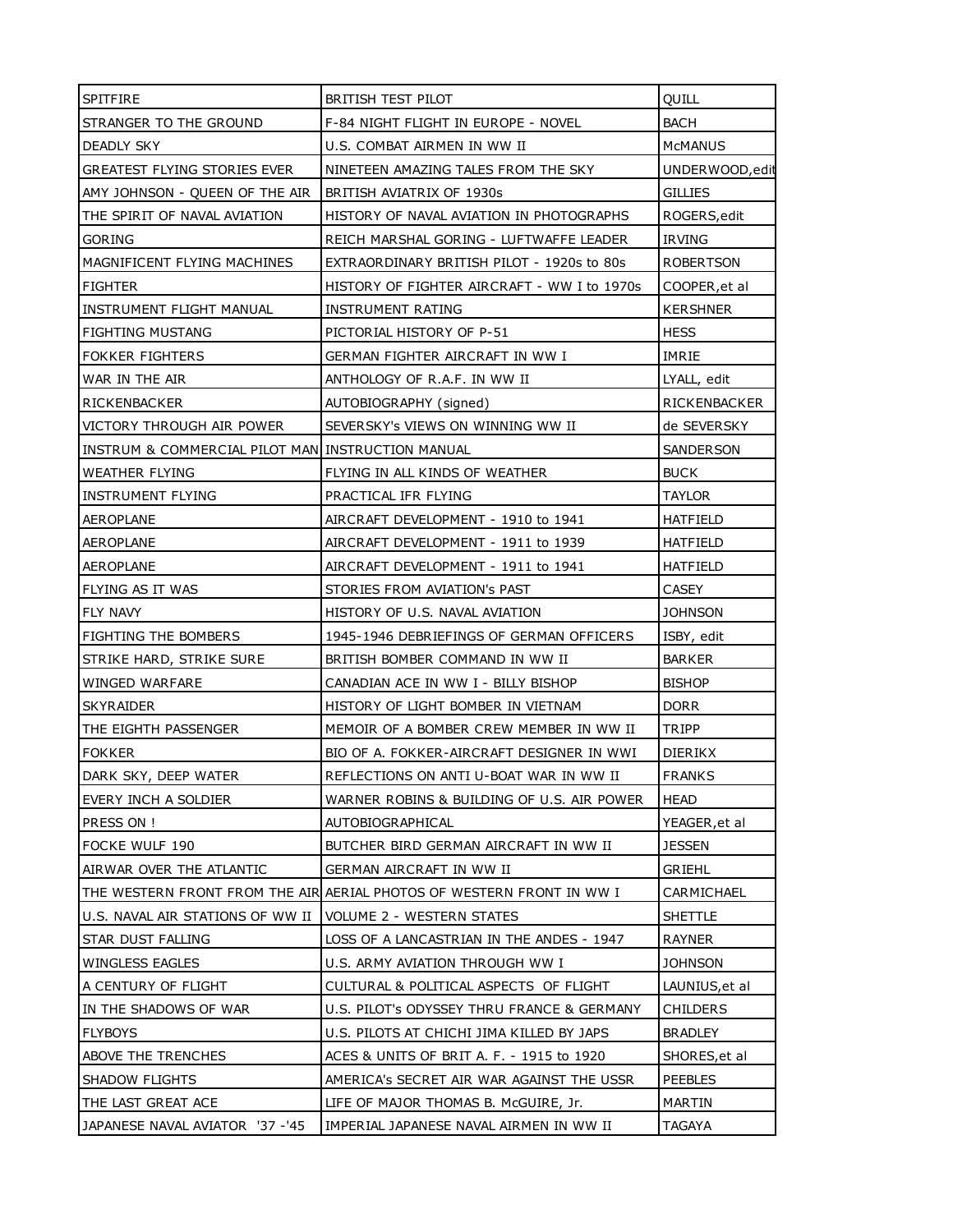| <b>FINEST HOUR</b>             | BATTLE OF BRITAIN - WW II                                                  | CLAYTON, et al     |
|--------------------------------|----------------------------------------------------------------------------|--------------------|
| CO. CODY & FLYING CATHEDRAL    | COWBOY INVOLVED IN EARLY BRIT AVIATION                                     | <b>JENKINS</b>     |
| MALTA SPITFIRE                 | DIARY OF A FIGHTER PILOT IN WW II                                          | BEURLING, et al    |
| OF WAR & WEDDINGS              | P-51 PILOT SON MARRIED A JAPANESE GIRL                                     | YELLIN             |
| THE C-5A SCANDAL               | \$5 BILLION MILITARY AIRCRAFT BOONDOGGLE                                   | <b>RICE</b>        |
| <b>IMPACT</b>                  | HISTORY OF GERMANY's V-WEAPONS IN WW II                                    | KING, et al        |
| <b>BOEING</b>                  | HISTORY OF THE BOEING AIRPLANE COMPANY                                     | <b>BOWMAN</b>      |
| U. S. CIVIL AIRCRAFT           | ATC 1 TO ATC 100 (VOL 1 OF 9)                                              | <b>JUPTNER</b>     |
| THE WILD BLUE                  | MEN WHO FLEW THE B-24s OVER GERMANY                                        | AMBROSE            |
| <b>FIGHTER BOYS</b>            | BATTLE OF BRITAIN - 1940                                                   | <b>BISHOP</b>      |
| EAGLES OF THE THIRD REICH      | MEN WHO MADE THE LUFTWAFFE                                                 | MITCHAM            |
| JACKIE COCHRAN                 | AUTOBIOGRAPHY OF GREAT WOMAN PILOT                                         | COCHRAN,et al      |
|                                | GERMAN KNIGHTS OF AIR 1914-1918 HOLDERS OF ORDER POUR le MERITE (BLUE MAX) | TREADWELL, et al   |
| AIRCRAFT DOWN!                 | AIR CREW EVADE CAPTURE IN WW II EUROPE                                     | CAINE              |
| BRASSEY'S AIR COMBAT READER    | AIR COMBAT IN THE 20th CENTURY                                             | BOYNE, et al       |
| <b>CITY UNDER SIEGE</b>        | BERLIN AIRLIFT - 1948 TO 1949                                              | <b>HAYDOCK</b>     |
| <b>DRESDEN</b>                 | FIRE BOMB RAID ON GERMAN CITY IN WW II                                     | TAYLOR             |
| BERNT BALCHEN - POLAR AVIATOR  | LIFE STORY OF A GREAT PILOT                                                | <b>GLINES</b>      |
| THE ROAD TO ARNHEM             | A SCREAMING EAGLE IN GERMANY                                               | <b>BURGETT</b>     |
| AMERICA'S ACE OF ACES          | DICK BONG, HIGHEST SCORING U.S. ACE OF WW II                               | BONG, et al        |
| AIR WARRIORS                   | INSIDE STORY OF THE MAKING OF A NAVY PILOT                                 | WALLER             |
| THE INVENTION OF CLOUDS        | METEOROLOGIST FORGED LANGUAGE OF SKIES                                     | <b>HAMBLYN</b>     |
|                                | HUGH ROBINSON - PIONEER AVIATOR EARLY PILOT - KNEW GLENN CURTISS           | <b>VERGARA</b>     |
| THE RISE AND FALL OF LUFTWAFFE | LIFE OF FIELD MARSHAL ERHARD MILCH                                         | <b>IRVING</b>      |
| AMELIA EARHART'S DAUGHTERS     | U.S. WOMEN AVIATORS FROM WW II TO SPACE AGE HAYNSWORTH                     |                    |
| HOT SHOTS                      | KOREAN WAR AIR FORCE COMBAT PILOTS                                         | CHANCEY, et al     |
| WOLFSANGEL                     | GERMAN CITY LYNCHING OF A B-24 CREW                                        | <b>NIGRO</b>       |
| THE RAKKASANS                  | COMBAT HISTORY OF 187th AIRBORNE INFANTRY                                  | <b>FLANAGAN</b>    |
| <b>EGT SYSTEMS</b>             | AIRCRAFT ENGINE EGT SYSTEMS                                                | <b>LIGHT PLANE</b> |
| RULES AND INSPECTIONS          | AIRCRAFT ANNUAL INSPECTIONS                                                | LIGHT PLANE        |
| SYSTEMS MAINTENANCE            | AIRCRAFT SYSTEMS MAINTENANCE                                               | <b>LIGHT PLANE</b> |
| <b>BODY MAINTENANCE</b>        | AIRCRAFT AIRFRAME MAINTENANCE                                              | <b>LIGHT PLANE</b> |
| <b>MAINTAINING POWER</b>       | AIRCRAFT ENGINE MAINTENANCE                                                | <b>LIGHT PLANE</b> |
| FUEL AND OIL SYSTEMS           | AIRCRAFT FUEL AND OIL SYSTEM MAINTENANCE                                   | <b>LIGHT PLANE</b> |
| THE TOP END                    | AIRCRAFT ENGINE TOP END MAINTENANCE                                        | LIGHT PLANE        |
| TROPHY OF EAGLES               | GOLDEN AGE OF AVIATION - NOVEL                                             | <b>BOYNE</b>       |
| SUICIDE SQUADS                 | MEN AND MACHINES OF WW II SPECIAL OPNS                                     | O'NEILL            |
| <b>DEADLY SKY</b>              | AMERICAN COMBAT AIRMEN IN WW II                                            | <b>MCMANUS</b>     |
| DARKER SHADES OF BLUE          | PILOTS WITH DANGEROUS EGOS                                                 | <b>KERN</b>        |
| <b>BOYD</b>                    | FIGHTER PILOT WHO CHANGED THE ART OF WAR                                   | <b>CORAM</b>       |
| <b>BOMBER MISSIONS</b>         | AVIATION ART OF WW II (gift from Rob Hounshell)                            | <b>MURRAY</b>      |
| IF WE HAD WINGS                | DOCUMENTS AND PHOTOS OF AVIATION HISTORY                                   | <b>BUCK</b>        |
| THE WRIGHT BROTHERS            | INVENTION OF THE AERIAL AGE                                                | CROUCH, et al      |
| BACK TO THE DRAWING BOARD      | AIRCRAFT THAT DIDN'T FLY RIGHT                                             | <b>GUNSTON</b>     |
| HITLER'S SQUADRON              | HITLER'S PERSONAL AIRCRAFT UNIT, 1933-1945                                 | SWEETING           |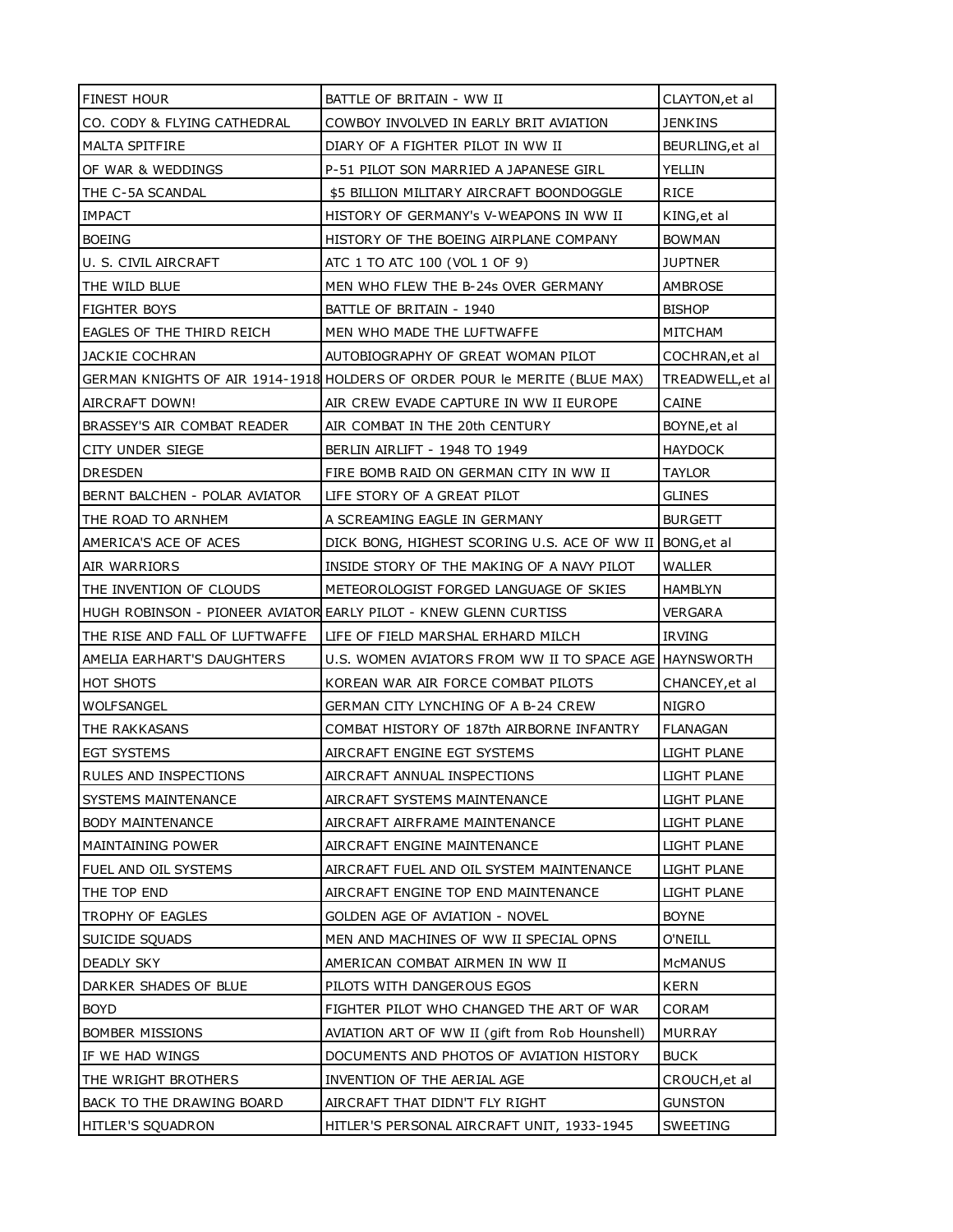| <b>FIRST MAN</b>              | LIFE OF NEIL ARMSTRONG                              | <b>HANSEN</b>      |
|-------------------------------|-----------------------------------------------------|--------------------|
| THE FALLEN                    | U.S. POWs and JAPANESE ATROCITIES IN WWII           | LANDAS             |
| U.S. PURSUIT PILOT IN FRANCE  | WW I AVIATOR - 1917 to 1919                         | THOMAS, et al      |
| MY WAR                        | WW II LETTERS AND DRAWINGS                          | SUGARMAN           |
| THE RED HORSEMAN              | FLIGHT TO DESTROY NUCLEAR WEAPONS                   | <b>COONTS</b>      |
| A MAN ESCAPED                 | WW II ESCAPE ADVENTURE IN FRANCE                    | <b>DEVIGNY</b>     |
| AT HITLER'S SIDE              | HITLER'S LUFTWAFFE ADJUTANT 1937 - 1945             | <b>VON BELOW</b>   |
| BRITISH VC'S OF WORLD WAR 2   | STUDY IN HEROISM                                    | LAFFIN             |
| NORTHROP FLYING WINGS         | AERODYNAMICALLY CLEAN TAIL-LESS AIRCRAFT            | <b>MALONEY</b>     |
| ADVISORY CIRCULAR             | ACCEPTABLE METHODS, TECHNIQUES, & PRACTICES DOT/FAA |                    |
|                               |                                                     |                    |
| <b>SMALL PAPERBACK</b>        |                                                     |                    |
| MIDWAY                        | BATTLE OF MIDWAY IN WW II                           | SANFORD            |
| MIDWAY                        | JAPANESE VIEW OF MIDWAY                             | FUCHIDA, et al     |
| GIVEN UP FOR DEAD             | HEROIC LAST STAND AT WAKE ISLAND IN WW II           | <b>SLOAN</b>       |
| <b>BERLIN RAIDS</b>           | R.A.F. BOMBER COMMAND - 1943 to 1944                | MIDDLEBOOK         |
| <b>FLYING THE HELICOPTER</b>  | HISTORY, OPERATION AND CONTROL                      | McDONALD           |
| HELICOPTER RESCUES            | 13 STORIES OF EARLY CIVIL & MILITARY RESCUES        | <b>GLINES</b>      |
| LIBERATOR PILOT               | BATTLE FOR OIL IN WW II                             | FAGAN              |
| MIRACLE AT DUNKIRK            | BRITISH ARMY ESCAPE FROM FRANCE - WW II             | LORD               |
| WARTIME WRITINGS 1939 to 1944 | ANTOINE de SAINT-EXUPERY WRITINGS                   | SAINT-EXUPERY      |
| PEENEMUNDE RAID               | DESTROY GERMAN V-1 AND V-2 ROCKETS - 1943           | <b>MIDDLEBROOK</b> |
| THE CANNIBAL QUEEN            | EXPLORING AMERICA IN A 1942 STEARMAN                | COONTS             |
| TORPEDO JUNCTION              | U-BOATS ON U.S. EAST COAST IN WW II                 | <b>HICKAM</b>      |
| ZEMKE'S WOLFPACK              | THUNDERBOLTS IN EUROPE - WW II                      | FREEMAN            |
| LEFT TO DIE                   | U.S.S JUNEAU - WW II NAVAL TRAGEDY                  | <b>KURZMAN</b>     |
| ACES AGAINST GERMANY          | AMERICAN ACE STORIES                                | HAMMEL             |
| <b>FLYING TIGERS</b>          | U.S. VOLUNTEERS IN CHINA                            | TOLAND             |
| <b>FLYING THE EDGE</b>        | NAVY TEST PILOTS                                    | WILSON             |
| <b>ESCAPE FROM CORREGIDOR</b> | WW II IN PHILIPPINES                                | WHITCOMB           |
| <b>DIVINE THUNDER</b>         | JAPANESE KAMIKAZES IN WW II                         | MILLOT             |
| FOR GOD, COUNTRY & HELL OF IT | WW II U.S. FIGHTER PILOT OVER EUROPE                | <b>HICKAM</b>      |
| <b>GREATEST ACES</b>          | GERMAN, U.S. & R.A.F. FIGHTER PILOTS IN WW II       | <b>SIMS</b>        |
| JG 26                         | GERMAN FIGHTER SQUADRON IN WW II                    | CALDWELL           |
| A TORCH TO THE ENEMY          | WW II B-29 RAIDS ON JAPAN                           | CAIDIN             |
| AIR WAR VIETNAM               | OVERALL VIEW                                        | <b>HARVEY</b>      |
| RENDEZVOUS AT MIDWAY          | U.S.S. YORKTOWN and JAPANESE CARRIER FLEET          | FRANK/HARRING      |
| JONATHAN LIVINGSTON SEAGULL   | FICTITIOUS SMART SEAGULL                            | <b>BACH</b>        |
| <b>JOLLY ROGERS</b>           | NAVY SQUADRON VF-17 IN WW II PACIFIC                | BLACKBURN          |
| ACES AGAINST JAPAN            | WW II PACIFIC                                       | HAMMEL             |
| WORLD WAR II AIRCRAFT         | ALL NATION'S AIRCRAFT                               | <b>JANES</b>       |
| SINK THE BISMARCK!            | HITLER'S MIGHTIEST BATTLESHIP IN WWII               | <b>FORESTER</b>    |
| IRON MEN WITH WOODEN WINGS    | AIR ACES OF WW I                                    | CAMERON            |
| FIVE DOWN AND GLORY           | ACES OF ALL WARS (many statistics)                  | <b>GURNEY</b>      |
| REICH MARSHAL                 | GORING - LUFTWAFFE LEADER IN WW II                  | <b>MOSLEY</b>      |
| BATTLE OF LEYTE GULF          | WW II U.S. NAVY IN PHILIPPINES                      | HOYT               |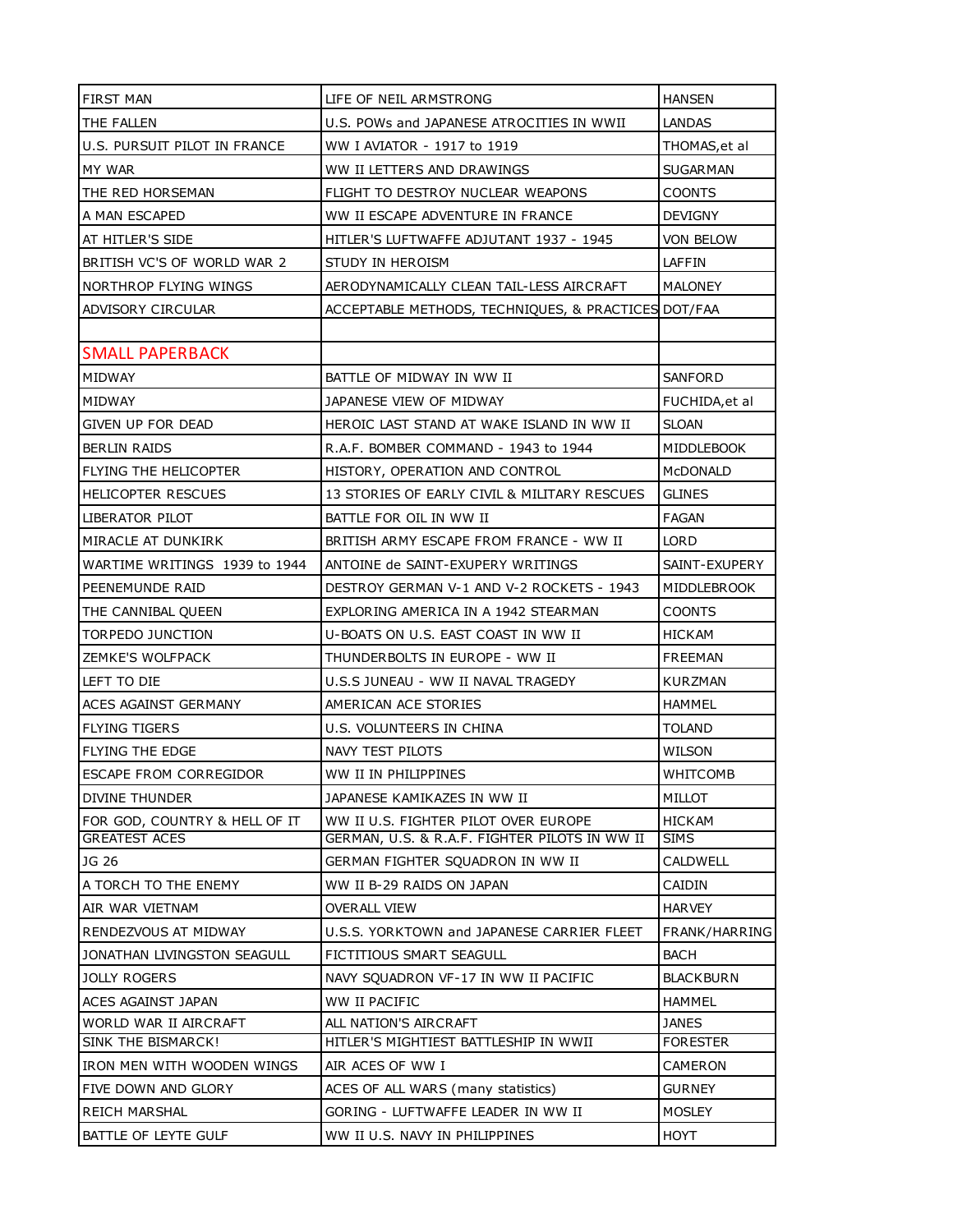| CATASTROPHE!                   | MAJOR WORLD CALAMITIES                              | <b>BRITANNICA</b> |
|--------------------------------|-----------------------------------------------------|-------------------|
| <b>FLIGHTS OF PASSAGE</b>      | MARINE PILOT IN PACIFIC - WW II                     | <b>HYNES</b>      |
| ATTACK ON YAMAMOTO             | AMBUSH OF JAP ADMIRAL BY P-38s IN WW II             | <b>GLINES</b>     |
| ACROSS THE HIGH FRONTIER       | CHUCK YEAGER - TEST PILOT                           | <b>LUNDGREN</b>   |
| <b>SCREAM OF EAGLES</b>        | TOP GUN TRAINING FOR VIETNAM - NAVAL AIR            | <b>WILCOX</b>     |
| <b>GROUND ATTACK - VIETNAM</b> | MARINE AIR SUPPORT                                  | MORIARTY          |
| BATTLE FOR GUADALCANAL         | BLOODY ISLAND BATTLE OF WWII                        | GRIFFITH II       |
| <b>GUNNER'S MOON</b>           | AIR GUNNER IN WW II BRITISH BOMBER OVER EURO BUSHBY |                   |
| WAR IN THE AIR                 | R.A.F. IN WW II                                     | <b>LYALL</b>      |
| RIGHT SIDE UP                  | FEMALE LEARNING TO FLY IN PEKIN, IL                 | MILAM             |
| WING AND A PRAYER              | U.S. 8th AIR FORCE IN EUROPE - WW II                | <b>CROSBY</b>     |
| <b>FLYING IN FLANDERS</b>      | BELGIUM'S BALLOON-BUSTING ACE WILLY COPPENS         | <b>COPPENS</b>    |
| <b>BAA BAA BLACK SHEEP</b>     | FIGHTER SQUADRON IN WW II PACIFIC - "PAPPY"         | <b>BOYINGTON</b>  |
| LAST FLIGHT OF THE LUFTWAFFE   | ATTACK ON U.S. 8th AIR FORCE ON APRIL 7, 1945       | WEIR              |
| <b>FULL THROTTLE</b>           | STORIES OF VIETNAM AIR COMBAT                       | <b>CHINNERY</b>   |
| SAMURAI                        | JAPAN'S BEST FIGHTER PILOT IN WWII                  | SAKAI/CAIDIN      |
| FEET WET                       | REFLECTIONS OF A CARRIER PILOT                      | <b>GILLCRIST</b>  |
| <b>DAUNTLESS HELLDIVERS</b>    | DIVE-BOMBER PILOT IN CARRIER BATTLES                | <b>BUELL</b>      |
| NIGHT DROP                     | AIRBORNE INVASION OF NORMANDY                       | <b>MARSHALL</b>   |
| THE BIG SHOW                   | GREAT PILOT STORIES OF WWII                         | <b>CLOSTERMAN</b> |
| WAR'S END                      | LAST ATOMIC MISSION                                 | <b>SWEENEY</b>    |
| THE FLIGHT OF RUDHOLF HESS     | HESS FLEW TO ENGLAND IN WWII                        | NESBIT/ACKER      |
| THE MILLIONAIRES UNIT          | RICH PILOTS WHO FOUGHT IN WWI                       | <b>WORTMAN</b>    |
| <b>TEST PILOT</b>              | BRITISH PILOT NEVILLE DUKE                          | MITCHELL          |
| A GLORIOUS WAY TO DIE          | BATTLESHIP YAMATO SUNK BY U.S. NAVAL AIR            | <b>SPURR</b>      |
| LOW LEVEL HELL                 | HELICOPTER WAR IN VIETNAM                           | MILLS/ANDERSON    |
| FREEFALL                       | GIMLI GLIDER - BOEING 767 OUT OF FUEL               | <b>HOFFER</b>     |
| PACIFIC SIEGE                  | U.S. 5th A. F. DEFENSE OF NEW GUINEA WWII           | <b>CORTESI</b>    |
| <b>SUPER CARRIER</b>           | LIFE ABOARD USS JOHN F. KENNEDY                     | WILSON            |
| LUFTWAFFE FIGHTER ACES         | JAGFLIEGER COMBAT TACTICS IN WWII                   | <b>SPICK</b>      |
| THE HEART OF A MAN             | NAVAL PILOT'S VIETNAM DIARY                         | <b>ELKINS</b>     |
| THE AIR WAR                    | ANALYSIS OF ALL WAR THEATERS IN WW II               | <b>OVERY</b>      |
| LUFTWAFFE WAR DIARIES          | SEMI-OFFICIAL WW II HISTORY                         | <b>BEKKER</b>     |
| BIG 'E'                        | U.S.S. ENTERPRISE CARRIER IN PACIFIC WW II          | <b>STAFFORD</b>   |
| HINDENBURG                     | CRASH OF GERMAN DIRIGIBLE - May 6, 1937             | <b>MOONEY</b>     |
| ON WINGS OF EAGLES             | RESCUE OF EDS CORP EMPLOYEES IN IRAN                | <b>FOLLETT</b>    |
| TO WAR IN A STRINGBAG          | WW II BRITISH SWORDFISH TORPEDO BIPLANE             | LAMB              |
| ACE!                           | MARINE NIGHT FIGHTER PILOT IN WW II                 | PORTER, et al     |
| A KILLING FOR THE HAWKS        | NOVEL ABOUT FIGHTER PILOTS IN WW I                  | <b>SMITH</b>      |
| ROCKET FIGHTER                 | GERMAN PILOT OF ME 163 KOMET ROCKET                 | ZIEGLER           |
| TYPHOON OF STEEL               | BATTLE FOR OKINAWA - PACIFIC IN WW II               | JAMES, et al      |
| WINGS OF WAR                   | AIRMAN STORIES OF ALL NATIONS - 1939 to 1945        | LUCAS, editor     |
| TALE OF A GUINEA PIG           | PERSONAL STORY OF R.A.F. PILOT                      | PAGE              |
| WINGS (FICTION)                | MAN BUILDING AIRLINE - 1920s to 1970s               | <b>SERLING</b>    |
| QUEEN OF THE FLAT TOPS         | U.S.S. LEXINGTON CARRIER IN PACIFIC                 | <b>JOHNSTON</b>   |
| <b>WING LEADER</b>             | FROM BATTLE OF BRITAIN TO END OF WW II              | <b>JOHNSON</b>    |
| <b>FULL CIRCLE</b>             | BRIT FIGHTER TACTICS FROM WW I TO WW II             | <b>JOHNSON</b>    |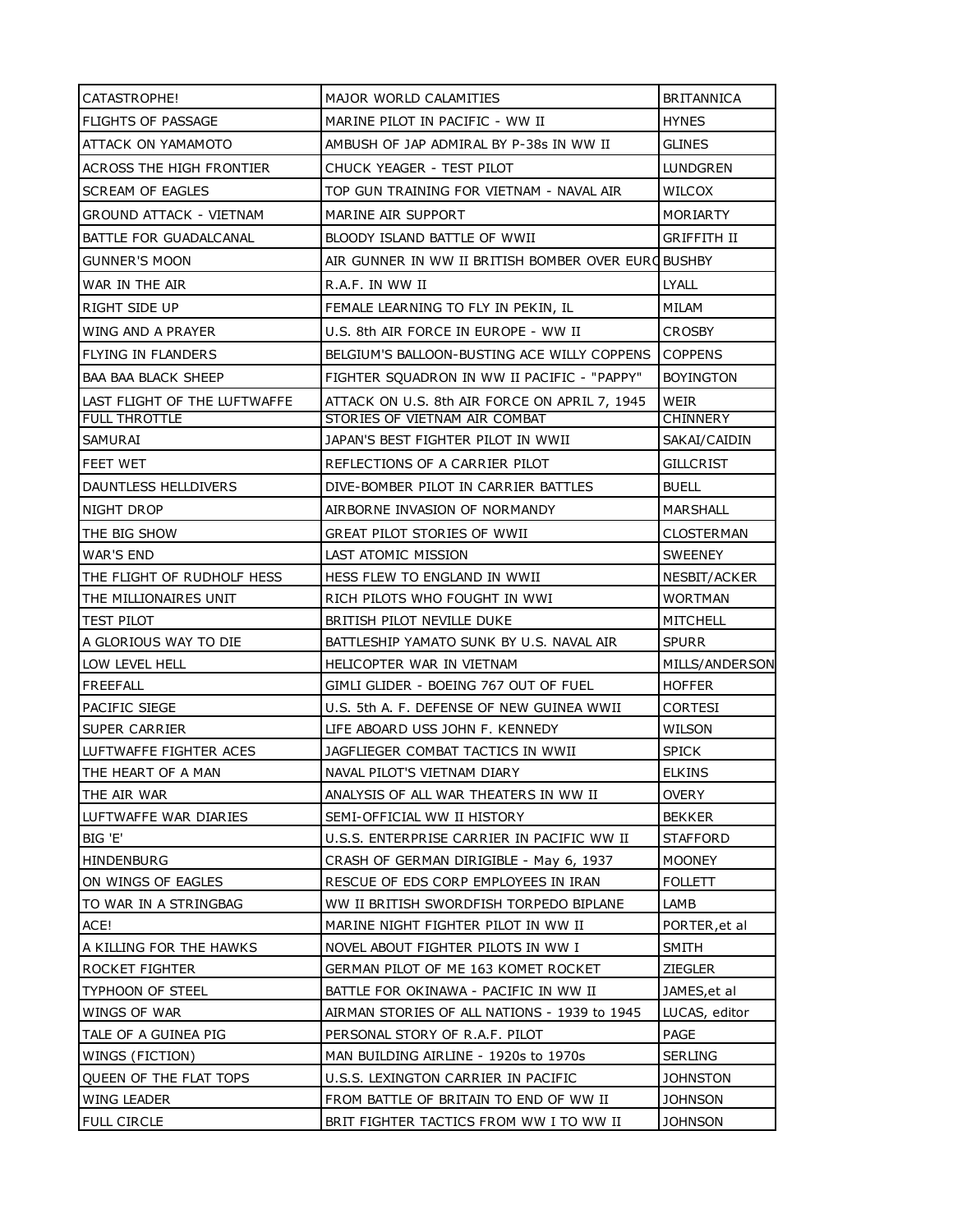| FORK-TAILED DEVIL<br>U.S. P-38 FIGHTER AIRPLANE IN WW II<br>CAIDIN<br>RAGGED RUGGED WARRIORS<br>EARLY AIR WAR AGAINST JAPAN IN WW II<br>CAIDIN<br><b>ACES TALK</b><br>STORIES OF ACES IN ALL WARS<br>SIMS<br>BOMBING OF NUREMBERG<br>BRIT NIGHT BOMBING ATTACK ON March 30, 1944<br>CAMPBELL<br><b>BLAIR</b><br><b>BEYOND COURAGE</b><br>U.S. AIR CREW SHOT DOWN OVER KOREA<br>HORRIDO!<br>LUFTWAFFE FIGHTER ACES IN WW II<br>TOLIVER, et al<br>POINT OF NO RETURN<br>U.S. 20th AIR FORCE BOMBING OF JAPAN IN WW II   MORRISON<br>MILLER<br><b>CACTUS AIR FORCE</b><br>PILOTS ON GUADALCANAL IN WW II<br>THE RIGHT STUFF<br><b>U.S. ASTRONAUTS</b><br>WOLFE<br>BLONDE KNIGHT OF GERMANY<br>ERICH HARTMANN - HIGH SCORING PILOT WW II<br>TOLIVER, et al<br>WW II B-17 GROUP IN ENGLAND<br>LAY, et al<br>12 O'CLOCK HIGH (Fiction)<br>ZERO!<br>JAPANESE AIR WAR IN THE PACIFIC - 1941 to 1945<br>OKUMITA, et al<br>PYLON (Fiction)<br>EARLY U.S. AVIATION PYLON RACING<br><b>FAULKNER</b><br>DRESDEN 1945<br>FIRE BOMBING AIR RAID ON GERMANY IN WW II<br>McKEE<br>ACE OF THE IRON CROSS<br>ERNST UDET - WW I GERMAN FIGHTER PILOT<br><b>UDET</b><br><b>ENOLA GAY</b><br>ATOMIC BOMB ON HIROSHIMA<br>THOMAS,et al<br><b>CORTESI</b><br>TARGET DAIMLER BENZ<br>B-17 ATTACK ON GERMANY IN WW II<br>WHO KILLED THE RED BARON?<br>ANALYSIS OF BARON VON RICHTHOFEN's LAST FLIGH CARISELLA, et al.<br>DAY THE RED BARON DIED<br>BARON VON RICHTHOFEN'S LAST FLIGHT<br><b>TITLER</b><br>REACH FOR THE SKY<br>DOUG BADER ONE-LEG BRIT FIGHTER PILOT WW II<br><b>BRICKHILL</b><br>HURRICANE STORY<br>BRITISH FIGHTER AIRCRAFT IN WW II<br><b>GALLICO</b><br>SEVEN CAME THROUGH<br>RICKENBACKER + LOST AT SEA 24 DAYS IN 1942<br>RICKENBACKER<br>FIGHTING THE FLYING CIRCUS<br>U.S. PILOT EDDIE RICKENBACKER IN WW I<br>RICKENBACKER<br><b>CLOUDS</b><br>METEOROLOGY<br>VLAUSSE, et al<br>THEY FOUGHT FOR THE SKY<br>COMBAT PILOTS OF WW I<br><b>REYNOLDS</b><br>DESTINATION DISASTER<br>FLYING RISK - FROM FORD TRIMOTOR TO DC-10<br>EDDY, et al<br>HIROSHIMA PILOT<br>B-29 PILOT C. WEATHERLY IN LATER LIFE<br>HUIE<br><b>HOYT</b><br>STORM OVER THE GILBERTS<br>WW II IN THE CENTRAL PACIFIC<br><b>GREAT LAKES TRIANGLE</b><br>MYSTERIOUS DISAPPEARANCES<br><b>GOURLEY</b><br>FLY FOR YOUR LIFE<br>ROBERT S. TUCK - BRIT FIGHTER PILOT IN WW II<br><b>FORRESTER</b><br><b>KILLEN</b><br>HISTORY OF THE LUFTWAFFE<br>1915 to 1945<br>GOD IS MY CO-PILOT<br><b>SCOTT</b><br>WW II FLYING TIGER PILOT IN CHINA<br><b>ONE</b><br>QUEST FOR HUMAN NATURE<br><b>BACH</b><br><b>BIPLANE</b><br>FLYING BIPLANE IN U.S. COAST TO COAST<br><b>BACH</b><br><b>BACH</b><br>NOTHING BY CHANCE<br>BARNSTORMING IN U.S. MIDWEST<br>JONATHON LIVINGSTON SEAGULL<br>NOVEL ABOUT A SEAGULL<br>BACH<br>BRIDGES AT TOKO-RI<br>KOREAN WAR NAVY PILOT - NOVEL<br><b>MICHENER</b><br><b>GUILLAIN</b><br>I SAW TOKYO BURNING<br>FROM PEARL HARBOR TO HIROSHIMA<br>SERENADE TO THE BIG BIRD<br>B-17 OPERATIONS IN EUROPE IN WW II<br><b>STILES</b><br>FIGHT OF THE FEW<br>R.A.F. IN BRITAIN IN WW II - NOVEL<br><b>HOUGH</b><br>R.A.F. PILOTS OVER ENGLAND IN WW II<br>NIGHT FIGHTER<br>RAWNSLEY, et al<br>THOUSAND MILE WAR<br>WW II IN ALASKA AND ALEUTIANS<br>GARFIELD<br><b>ALIVE</b><br>AIR CRASH IN ANDES - CANNIBALISM<br>REID<br><b>BLACK THURSDAY</b><br>WW II B-17 RAID ON SCHWEINFURT - Oct 14, 1943<br>CAIDIN<br><b>FLYING NORTH</b><br>ALASKAN BUSH PILOTS<br><b>POTTER</b><br>SKY BEYOND (SIR GORDON TAYLOR)<br>FROM WW I TO PIONEER OCEAN FLIGHTS<br><b>TAYLOR</b> | INCREDIBLE 305th   | 8th A. F. "PRECISION" BOMBING OF GERMANY | MORRISON      |
|--------------------------------------------------------------------------------------------------------------------------------------------------------------------------------------------------------------------------------------------------------------------------------------------------------------------------------------------------------------------------------------------------------------------------------------------------------------------------------------------------------------------------------------------------------------------------------------------------------------------------------------------------------------------------------------------------------------------------------------------------------------------------------------------------------------------------------------------------------------------------------------------------------------------------------------------------------------------------------------------------------------------------------------------------------------------------------------------------------------------------------------------------------------------------------------------------------------------------------------------------------------------------------------------------------------------------------------------------------------------------------------------------------------------------------------------------------------------------------------------------------------------------------------------------------------------------------------------------------------------------------------------------------------------------------------------------------------------------------------------------------------------------------------------------------------------------------------------------------------------------------------------------------------------------------------------------------------------------------------------------------------------------------------------------------------------------------------------------------------------------------------------------------------------------------------------------------------------------------------------------------------------------------------------------------------------------------------------------------------------------------------------------------------------------------------------------------------------------------------------------------------------------------------------------------------------------------------------------------------------------------------------------------------------------------------------------------------------------------------------------------------------------------------------------------------------------------------------------------------------------------------------------------------------------------------------------------------------------------------------------------------------------------------------------------------------------------------------------------------------------------------------------------------------------------------------------------------------------------------------------------------------------------------------------------------------------------------------------------------------------------------------------------------------------------------------------------------------------------------------------------------------------------------------------|--------------------|------------------------------------------|---------------|
|                                                                                                                                                                                                                                                                                                                                                                                                                                                                                                                                                                                                                                                                                                                                                                                                                                                                                                                                                                                                                                                                                                                                                                                                                                                                                                                                                                                                                                                                                                                                                                                                                                                                                                                                                                                                                                                                                                                                                                                                                                                                                                                                                                                                                                                                                                                                                                                                                                                                                                                                                                                                                                                                                                                                                                                                                                                                                                                                                                                                                                                                                                                                                                                                                                                                                                                                                                                                                                                                                                                                                  |                    |                                          |               |
|                                                                                                                                                                                                                                                                                                                                                                                                                                                                                                                                                                                                                                                                                                                                                                                                                                                                                                                                                                                                                                                                                                                                                                                                                                                                                                                                                                                                                                                                                                                                                                                                                                                                                                                                                                                                                                                                                                                                                                                                                                                                                                                                                                                                                                                                                                                                                                                                                                                                                                                                                                                                                                                                                                                                                                                                                                                                                                                                                                                                                                                                                                                                                                                                                                                                                                                                                                                                                                                                                                                                                  |                    |                                          |               |
|                                                                                                                                                                                                                                                                                                                                                                                                                                                                                                                                                                                                                                                                                                                                                                                                                                                                                                                                                                                                                                                                                                                                                                                                                                                                                                                                                                                                                                                                                                                                                                                                                                                                                                                                                                                                                                                                                                                                                                                                                                                                                                                                                                                                                                                                                                                                                                                                                                                                                                                                                                                                                                                                                                                                                                                                                                                                                                                                                                                                                                                                                                                                                                                                                                                                                                                                                                                                                                                                                                                                                  |                    |                                          |               |
|                                                                                                                                                                                                                                                                                                                                                                                                                                                                                                                                                                                                                                                                                                                                                                                                                                                                                                                                                                                                                                                                                                                                                                                                                                                                                                                                                                                                                                                                                                                                                                                                                                                                                                                                                                                                                                                                                                                                                                                                                                                                                                                                                                                                                                                                                                                                                                                                                                                                                                                                                                                                                                                                                                                                                                                                                                                                                                                                                                                                                                                                                                                                                                                                                                                                                                                                                                                                                                                                                                                                                  |                    |                                          |               |
|                                                                                                                                                                                                                                                                                                                                                                                                                                                                                                                                                                                                                                                                                                                                                                                                                                                                                                                                                                                                                                                                                                                                                                                                                                                                                                                                                                                                                                                                                                                                                                                                                                                                                                                                                                                                                                                                                                                                                                                                                                                                                                                                                                                                                                                                                                                                                                                                                                                                                                                                                                                                                                                                                                                                                                                                                                                                                                                                                                                                                                                                                                                                                                                                                                                                                                                                                                                                                                                                                                                                                  |                    |                                          |               |
|                                                                                                                                                                                                                                                                                                                                                                                                                                                                                                                                                                                                                                                                                                                                                                                                                                                                                                                                                                                                                                                                                                                                                                                                                                                                                                                                                                                                                                                                                                                                                                                                                                                                                                                                                                                                                                                                                                                                                                                                                                                                                                                                                                                                                                                                                                                                                                                                                                                                                                                                                                                                                                                                                                                                                                                                                                                                                                                                                                                                                                                                                                                                                                                                                                                                                                                                                                                                                                                                                                                                                  |                    |                                          |               |
|                                                                                                                                                                                                                                                                                                                                                                                                                                                                                                                                                                                                                                                                                                                                                                                                                                                                                                                                                                                                                                                                                                                                                                                                                                                                                                                                                                                                                                                                                                                                                                                                                                                                                                                                                                                                                                                                                                                                                                                                                                                                                                                                                                                                                                                                                                                                                                                                                                                                                                                                                                                                                                                                                                                                                                                                                                                                                                                                                                                                                                                                                                                                                                                                                                                                                                                                                                                                                                                                                                                                                  |                    |                                          |               |
|                                                                                                                                                                                                                                                                                                                                                                                                                                                                                                                                                                                                                                                                                                                                                                                                                                                                                                                                                                                                                                                                                                                                                                                                                                                                                                                                                                                                                                                                                                                                                                                                                                                                                                                                                                                                                                                                                                                                                                                                                                                                                                                                                                                                                                                                                                                                                                                                                                                                                                                                                                                                                                                                                                                                                                                                                                                                                                                                                                                                                                                                                                                                                                                                                                                                                                                                                                                                                                                                                                                                                  |                    |                                          |               |
|                                                                                                                                                                                                                                                                                                                                                                                                                                                                                                                                                                                                                                                                                                                                                                                                                                                                                                                                                                                                                                                                                                                                                                                                                                                                                                                                                                                                                                                                                                                                                                                                                                                                                                                                                                                                                                                                                                                                                                                                                                                                                                                                                                                                                                                                                                                                                                                                                                                                                                                                                                                                                                                                                                                                                                                                                                                                                                                                                                                                                                                                                                                                                                                                                                                                                                                                                                                                                                                                                                                                                  |                    |                                          |               |
|                                                                                                                                                                                                                                                                                                                                                                                                                                                                                                                                                                                                                                                                                                                                                                                                                                                                                                                                                                                                                                                                                                                                                                                                                                                                                                                                                                                                                                                                                                                                                                                                                                                                                                                                                                                                                                                                                                                                                                                                                                                                                                                                                                                                                                                                                                                                                                                                                                                                                                                                                                                                                                                                                                                                                                                                                                                                                                                                                                                                                                                                                                                                                                                                                                                                                                                                                                                                                                                                                                                                                  |                    |                                          |               |
|                                                                                                                                                                                                                                                                                                                                                                                                                                                                                                                                                                                                                                                                                                                                                                                                                                                                                                                                                                                                                                                                                                                                                                                                                                                                                                                                                                                                                                                                                                                                                                                                                                                                                                                                                                                                                                                                                                                                                                                                                                                                                                                                                                                                                                                                                                                                                                                                                                                                                                                                                                                                                                                                                                                                                                                                                                                                                                                                                                                                                                                                                                                                                                                                                                                                                                                                                                                                                                                                                                                                                  |                    |                                          |               |
|                                                                                                                                                                                                                                                                                                                                                                                                                                                                                                                                                                                                                                                                                                                                                                                                                                                                                                                                                                                                                                                                                                                                                                                                                                                                                                                                                                                                                                                                                                                                                                                                                                                                                                                                                                                                                                                                                                                                                                                                                                                                                                                                                                                                                                                                                                                                                                                                                                                                                                                                                                                                                                                                                                                                                                                                                                                                                                                                                                                                                                                                                                                                                                                                                                                                                                                                                                                                                                                                                                                                                  |                    |                                          |               |
|                                                                                                                                                                                                                                                                                                                                                                                                                                                                                                                                                                                                                                                                                                                                                                                                                                                                                                                                                                                                                                                                                                                                                                                                                                                                                                                                                                                                                                                                                                                                                                                                                                                                                                                                                                                                                                                                                                                                                                                                                                                                                                                                                                                                                                                                                                                                                                                                                                                                                                                                                                                                                                                                                                                                                                                                                                                                                                                                                                                                                                                                                                                                                                                                                                                                                                                                                                                                                                                                                                                                                  |                    |                                          |               |
|                                                                                                                                                                                                                                                                                                                                                                                                                                                                                                                                                                                                                                                                                                                                                                                                                                                                                                                                                                                                                                                                                                                                                                                                                                                                                                                                                                                                                                                                                                                                                                                                                                                                                                                                                                                                                                                                                                                                                                                                                                                                                                                                                                                                                                                                                                                                                                                                                                                                                                                                                                                                                                                                                                                                                                                                                                                                                                                                                                                                                                                                                                                                                                                                                                                                                                                                                                                                                                                                                                                                                  |                    |                                          |               |
|                                                                                                                                                                                                                                                                                                                                                                                                                                                                                                                                                                                                                                                                                                                                                                                                                                                                                                                                                                                                                                                                                                                                                                                                                                                                                                                                                                                                                                                                                                                                                                                                                                                                                                                                                                                                                                                                                                                                                                                                                                                                                                                                                                                                                                                                                                                                                                                                                                                                                                                                                                                                                                                                                                                                                                                                                                                                                                                                                                                                                                                                                                                                                                                                                                                                                                                                                                                                                                                                                                                                                  |                    |                                          |               |
|                                                                                                                                                                                                                                                                                                                                                                                                                                                                                                                                                                                                                                                                                                                                                                                                                                                                                                                                                                                                                                                                                                                                                                                                                                                                                                                                                                                                                                                                                                                                                                                                                                                                                                                                                                                                                                                                                                                                                                                                                                                                                                                                                                                                                                                                                                                                                                                                                                                                                                                                                                                                                                                                                                                                                                                                                                                                                                                                                                                                                                                                                                                                                                                                                                                                                                                                                                                                                                                                                                                                                  |                    |                                          |               |
|                                                                                                                                                                                                                                                                                                                                                                                                                                                                                                                                                                                                                                                                                                                                                                                                                                                                                                                                                                                                                                                                                                                                                                                                                                                                                                                                                                                                                                                                                                                                                                                                                                                                                                                                                                                                                                                                                                                                                                                                                                                                                                                                                                                                                                                                                                                                                                                                                                                                                                                                                                                                                                                                                                                                                                                                                                                                                                                                                                                                                                                                                                                                                                                                                                                                                                                                                                                                                                                                                                                                                  |                    |                                          |               |
|                                                                                                                                                                                                                                                                                                                                                                                                                                                                                                                                                                                                                                                                                                                                                                                                                                                                                                                                                                                                                                                                                                                                                                                                                                                                                                                                                                                                                                                                                                                                                                                                                                                                                                                                                                                                                                                                                                                                                                                                                                                                                                                                                                                                                                                                                                                                                                                                                                                                                                                                                                                                                                                                                                                                                                                                                                                                                                                                                                                                                                                                                                                                                                                                                                                                                                                                                                                                                                                                                                                                                  |                    |                                          |               |
|                                                                                                                                                                                                                                                                                                                                                                                                                                                                                                                                                                                                                                                                                                                                                                                                                                                                                                                                                                                                                                                                                                                                                                                                                                                                                                                                                                                                                                                                                                                                                                                                                                                                                                                                                                                                                                                                                                                                                                                                                                                                                                                                                                                                                                                                                                                                                                                                                                                                                                                                                                                                                                                                                                                                                                                                                                                                                                                                                                                                                                                                                                                                                                                                                                                                                                                                                                                                                                                                                                                                                  |                    |                                          |               |
|                                                                                                                                                                                                                                                                                                                                                                                                                                                                                                                                                                                                                                                                                                                                                                                                                                                                                                                                                                                                                                                                                                                                                                                                                                                                                                                                                                                                                                                                                                                                                                                                                                                                                                                                                                                                                                                                                                                                                                                                                                                                                                                                                                                                                                                                                                                                                                                                                                                                                                                                                                                                                                                                                                                                                                                                                                                                                                                                                                                                                                                                                                                                                                                                                                                                                                                                                                                                                                                                                                                                                  |                    |                                          |               |
|                                                                                                                                                                                                                                                                                                                                                                                                                                                                                                                                                                                                                                                                                                                                                                                                                                                                                                                                                                                                                                                                                                                                                                                                                                                                                                                                                                                                                                                                                                                                                                                                                                                                                                                                                                                                                                                                                                                                                                                                                                                                                                                                                                                                                                                                                                                                                                                                                                                                                                                                                                                                                                                                                                                                                                                                                                                                                                                                                                                                                                                                                                                                                                                                                                                                                                                                                                                                                                                                                                                                                  |                    |                                          |               |
|                                                                                                                                                                                                                                                                                                                                                                                                                                                                                                                                                                                                                                                                                                                                                                                                                                                                                                                                                                                                                                                                                                                                                                                                                                                                                                                                                                                                                                                                                                                                                                                                                                                                                                                                                                                                                                                                                                                                                                                                                                                                                                                                                                                                                                                                                                                                                                                                                                                                                                                                                                                                                                                                                                                                                                                                                                                                                                                                                                                                                                                                                                                                                                                                                                                                                                                                                                                                                                                                                                                                                  |                    |                                          |               |
|                                                                                                                                                                                                                                                                                                                                                                                                                                                                                                                                                                                                                                                                                                                                                                                                                                                                                                                                                                                                                                                                                                                                                                                                                                                                                                                                                                                                                                                                                                                                                                                                                                                                                                                                                                                                                                                                                                                                                                                                                                                                                                                                                                                                                                                                                                                                                                                                                                                                                                                                                                                                                                                                                                                                                                                                                                                                                                                                                                                                                                                                                                                                                                                                                                                                                                                                                                                                                                                                                                                                                  |                    |                                          |               |
|                                                                                                                                                                                                                                                                                                                                                                                                                                                                                                                                                                                                                                                                                                                                                                                                                                                                                                                                                                                                                                                                                                                                                                                                                                                                                                                                                                                                                                                                                                                                                                                                                                                                                                                                                                                                                                                                                                                                                                                                                                                                                                                                                                                                                                                                                                                                                                                                                                                                                                                                                                                                                                                                                                                                                                                                                                                                                                                                                                                                                                                                                                                                                                                                                                                                                                                                                                                                                                                                                                                                                  |                    |                                          |               |
|                                                                                                                                                                                                                                                                                                                                                                                                                                                                                                                                                                                                                                                                                                                                                                                                                                                                                                                                                                                                                                                                                                                                                                                                                                                                                                                                                                                                                                                                                                                                                                                                                                                                                                                                                                                                                                                                                                                                                                                                                                                                                                                                                                                                                                                                                                                                                                                                                                                                                                                                                                                                                                                                                                                                                                                                                                                                                                                                                                                                                                                                                                                                                                                                                                                                                                                                                                                                                                                                                                                                                  |                    |                                          |               |
|                                                                                                                                                                                                                                                                                                                                                                                                                                                                                                                                                                                                                                                                                                                                                                                                                                                                                                                                                                                                                                                                                                                                                                                                                                                                                                                                                                                                                                                                                                                                                                                                                                                                                                                                                                                                                                                                                                                                                                                                                                                                                                                                                                                                                                                                                                                                                                                                                                                                                                                                                                                                                                                                                                                                                                                                                                                                                                                                                                                                                                                                                                                                                                                                                                                                                                                                                                                                                                                                                                                                                  |                    |                                          |               |
|                                                                                                                                                                                                                                                                                                                                                                                                                                                                                                                                                                                                                                                                                                                                                                                                                                                                                                                                                                                                                                                                                                                                                                                                                                                                                                                                                                                                                                                                                                                                                                                                                                                                                                                                                                                                                                                                                                                                                                                                                                                                                                                                                                                                                                                                                                                                                                                                                                                                                                                                                                                                                                                                                                                                                                                                                                                                                                                                                                                                                                                                                                                                                                                                                                                                                                                                                                                                                                                                                                                                                  |                    |                                          |               |
|                                                                                                                                                                                                                                                                                                                                                                                                                                                                                                                                                                                                                                                                                                                                                                                                                                                                                                                                                                                                                                                                                                                                                                                                                                                                                                                                                                                                                                                                                                                                                                                                                                                                                                                                                                                                                                                                                                                                                                                                                                                                                                                                                                                                                                                                                                                                                                                                                                                                                                                                                                                                                                                                                                                                                                                                                                                                                                                                                                                                                                                                                                                                                                                                                                                                                                                                                                                                                                                                                                                                                  |                    |                                          |               |
|                                                                                                                                                                                                                                                                                                                                                                                                                                                                                                                                                                                                                                                                                                                                                                                                                                                                                                                                                                                                                                                                                                                                                                                                                                                                                                                                                                                                                                                                                                                                                                                                                                                                                                                                                                                                                                                                                                                                                                                                                                                                                                                                                                                                                                                                                                                                                                                                                                                                                                                                                                                                                                                                                                                                                                                                                                                                                                                                                                                                                                                                                                                                                                                                                                                                                                                                                                                                                                                                                                                                                  |                    |                                          |               |
|                                                                                                                                                                                                                                                                                                                                                                                                                                                                                                                                                                                                                                                                                                                                                                                                                                                                                                                                                                                                                                                                                                                                                                                                                                                                                                                                                                                                                                                                                                                                                                                                                                                                                                                                                                                                                                                                                                                                                                                                                                                                                                                                                                                                                                                                                                                                                                                                                                                                                                                                                                                                                                                                                                                                                                                                                                                                                                                                                                                                                                                                                                                                                                                                                                                                                                                                                                                                                                                                                                                                                  |                    |                                          |               |
|                                                                                                                                                                                                                                                                                                                                                                                                                                                                                                                                                                                                                                                                                                                                                                                                                                                                                                                                                                                                                                                                                                                                                                                                                                                                                                                                                                                                                                                                                                                                                                                                                                                                                                                                                                                                                                                                                                                                                                                                                                                                                                                                                                                                                                                                                                                                                                                                                                                                                                                                                                                                                                                                                                                                                                                                                                                                                                                                                                                                                                                                                                                                                                                                                                                                                                                                                                                                                                                                                                                                                  |                    |                                          |               |
|                                                                                                                                                                                                                                                                                                                                                                                                                                                                                                                                                                                                                                                                                                                                                                                                                                                                                                                                                                                                                                                                                                                                                                                                                                                                                                                                                                                                                                                                                                                                                                                                                                                                                                                                                                                                                                                                                                                                                                                                                                                                                                                                                                                                                                                                                                                                                                                                                                                                                                                                                                                                                                                                                                                                                                                                                                                                                                                                                                                                                                                                                                                                                                                                                                                                                                                                                                                                                                                                                                                                                  |                    |                                          |               |
|                                                                                                                                                                                                                                                                                                                                                                                                                                                                                                                                                                                                                                                                                                                                                                                                                                                                                                                                                                                                                                                                                                                                                                                                                                                                                                                                                                                                                                                                                                                                                                                                                                                                                                                                                                                                                                                                                                                                                                                                                                                                                                                                                                                                                                                                                                                                                                                                                                                                                                                                                                                                                                                                                                                                                                                                                                                                                                                                                                                                                                                                                                                                                                                                                                                                                                                                                                                                                                                                                                                                                  |                    |                                          |               |
|                                                                                                                                                                                                                                                                                                                                                                                                                                                                                                                                                                                                                                                                                                                                                                                                                                                                                                                                                                                                                                                                                                                                                                                                                                                                                                                                                                                                                                                                                                                                                                                                                                                                                                                                                                                                                                                                                                                                                                                                                                                                                                                                                                                                                                                                                                                                                                                                                                                                                                                                                                                                                                                                                                                                                                                                                                                                                                                                                                                                                                                                                                                                                                                                                                                                                                                                                                                                                                                                                                                                                  |                    |                                          |               |
|                                                                                                                                                                                                                                                                                                                                                                                                                                                                                                                                                                                                                                                                                                                                                                                                                                                                                                                                                                                                                                                                                                                                                                                                                                                                                                                                                                                                                                                                                                                                                                                                                                                                                                                                                                                                                                                                                                                                                                                                                                                                                                                                                                                                                                                                                                                                                                                                                                                                                                                                                                                                                                                                                                                                                                                                                                                                                                                                                                                                                                                                                                                                                                                                                                                                                                                                                                                                                                                                                                                                                  |                    |                                          |               |
|                                                                                                                                                                                                                                                                                                                                                                                                                                                                                                                                                                                                                                                                                                                                                                                                                                                                                                                                                                                                                                                                                                                                                                                                                                                                                                                                                                                                                                                                                                                                                                                                                                                                                                                                                                                                                                                                                                                                                                                                                                                                                                                                                                                                                                                                                                                                                                                                                                                                                                                                                                                                                                                                                                                                                                                                                                                                                                                                                                                                                                                                                                                                                                                                                                                                                                                                                                                                                                                                                                                                                  |                    |                                          |               |
|                                                                                                                                                                                                                                                                                                                                                                                                                                                                                                                                                                                                                                                                                                                                                                                                                                                                                                                                                                                                                                                                                                                                                                                                                                                                                                                                                                                                                                                                                                                                                                                                                                                                                                                                                                                                                                                                                                                                                                                                                                                                                                                                                                                                                                                                                                                                                                                                                                                                                                                                                                                                                                                                                                                                                                                                                                                                                                                                                                                                                                                                                                                                                                                                                                                                                                                                                                                                                                                                                                                                                  |                    |                                          |               |
|                                                                                                                                                                                                                                                                                                                                                                                                                                                                                                                                                                                                                                                                                                                                                                                                                                                                                                                                                                                                                                                                                                                                                                                                                                                                                                                                                                                                                                                                                                                                                                                                                                                                                                                                                                                                                                                                                                                                                                                                                                                                                                                                                                                                                                                                                                                                                                                                                                                                                                                                                                                                                                                                                                                                                                                                                                                                                                                                                                                                                                                                                                                                                                                                                                                                                                                                                                                                                                                                                                                                                  |                    |                                          |               |
|                                                                                                                                                                                                                                                                                                                                                                                                                                                                                                                                                                                                                                                                                                                                                                                                                                                                                                                                                                                                                                                                                                                                                                                                                                                                                                                                                                                                                                                                                                                                                                                                                                                                                                                                                                                                                                                                                                                                                                                                                                                                                                                                                                                                                                                                                                                                                                                                                                                                                                                                                                                                                                                                                                                                                                                                                                                                                                                                                                                                                                                                                                                                                                                                                                                                                                                                                                                                                                                                                                                                                  |                    |                                          |               |
|                                                                                                                                                                                                                                                                                                                                                                                                                                                                                                                                                                                                                                                                                                                                                                                                                                                                                                                                                                                                                                                                                                                                                                                                                                                                                                                                                                                                                                                                                                                                                                                                                                                                                                                                                                                                                                                                                                                                                                                                                                                                                                                                                                                                                                                                                                                                                                                                                                                                                                                                                                                                                                                                                                                                                                                                                                                                                                                                                                                                                                                                                                                                                                                                                                                                                                                                                                                                                                                                                                                                                  |                    |                                          |               |
|                                                                                                                                                                                                                                                                                                                                                                                                                                                                                                                                                                                                                                                                                                                                                                                                                                                                                                                                                                                                                                                                                                                                                                                                                                                                                                                                                                                                                                                                                                                                                                                                                                                                                                                                                                                                                                                                                                                                                                                                                                                                                                                                                                                                                                                                                                                                                                                                                                                                                                                                                                                                                                                                                                                                                                                                                                                                                                                                                                                                                                                                                                                                                                                                                                                                                                                                                                                                                                                                                                                                                  |                    |                                          |               |
|                                                                                                                                                                                                                                                                                                                                                                                                                                                                                                                                                                                                                                                                                                                                                                                                                                                                                                                                                                                                                                                                                                                                                                                                                                                                                                                                                                                                                                                                                                                                                                                                                                                                                                                                                                                                                                                                                                                                                                                                                                                                                                                                                                                                                                                                                                                                                                                                                                                                                                                                                                                                                                                                                                                                                                                                                                                                                                                                                                                                                                                                                                                                                                                                                                                                                                                                                                                                                                                                                                                                                  |                    |                                          |               |
|                                                                                                                                                                                                                                                                                                                                                                                                                                                                                                                                                                                                                                                                                                                                                                                                                                                                                                                                                                                                                                                                                                                                                                                                                                                                                                                                                                                                                                                                                                                                                                                                                                                                                                                                                                                                                                                                                                                                                                                                                                                                                                                                                                                                                                                                                                                                                                                                                                                                                                                                                                                                                                                                                                                                                                                                                                                                                                                                                                                                                                                                                                                                                                                                                                                                                                                                                                                                                                                                                                                                                  |                    |                                          |               |
|                                                                                                                                                                                                                                                                                                                                                                                                                                                                                                                                                                                                                                                                                                                                                                                                                                                                                                                                                                                                                                                                                                                                                                                                                                                                                                                                                                                                                                                                                                                                                                                                                                                                                                                                                                                                                                                                                                                                                                                                                                                                                                                                                                                                                                                                                                                                                                                                                                                                                                                                                                                                                                                                                                                                                                                                                                                                                                                                                                                                                                                                                                                                                                                                                                                                                                                                                                                                                                                                                                                                                  |                    |                                          |               |
|                                                                                                                                                                                                                                                                                                                                                                                                                                                                                                                                                                                                                                                                                                                                                                                                                                                                                                                                                                                                                                                                                                                                                                                                                                                                                                                                                                                                                                                                                                                                                                                                                                                                                                                                                                                                                                                                                                                                                                                                                                                                                                                                                                                                                                                                                                                                                                                                                                                                                                                                                                                                                                                                                                                                                                                                                                                                                                                                                                                                                                                                                                                                                                                                                                                                                                                                                                                                                                                                                                                                                  |                    |                                          |               |
|                                                                                                                                                                                                                                                                                                                                                                                                                                                                                                                                                                                                                                                                                                                                                                                                                                                                                                                                                                                                                                                                                                                                                                                                                                                                                                                                                                                                                                                                                                                                                                                                                                                                                                                                                                                                                                                                                                                                                                                                                                                                                                                                                                                                                                                                                                                                                                                                                                                                                                                                                                                                                                                                                                                                                                                                                                                                                                                                                                                                                                                                                                                                                                                                                                                                                                                                                                                                                                                                                                                                                  |                    |                                          |               |
|                                                                                                                                                                                                                                                                                                                                                                                                                                                                                                                                                                                                                                                                                                                                                                                                                                                                                                                                                                                                                                                                                                                                                                                                                                                                                                                                                                                                                                                                                                                                                                                                                                                                                                                                                                                                                                                                                                                                                                                                                                                                                                                                                                                                                                                                                                                                                                                                                                                                                                                                                                                                                                                                                                                                                                                                                                                                                                                                                                                                                                                                                                                                                                                                                                                                                                                                                                                                                                                                                                                                                  | PIONEER BUSH PILOT | NOEL WIEN IN ALASKA                      | <b>HARKEY</b> |